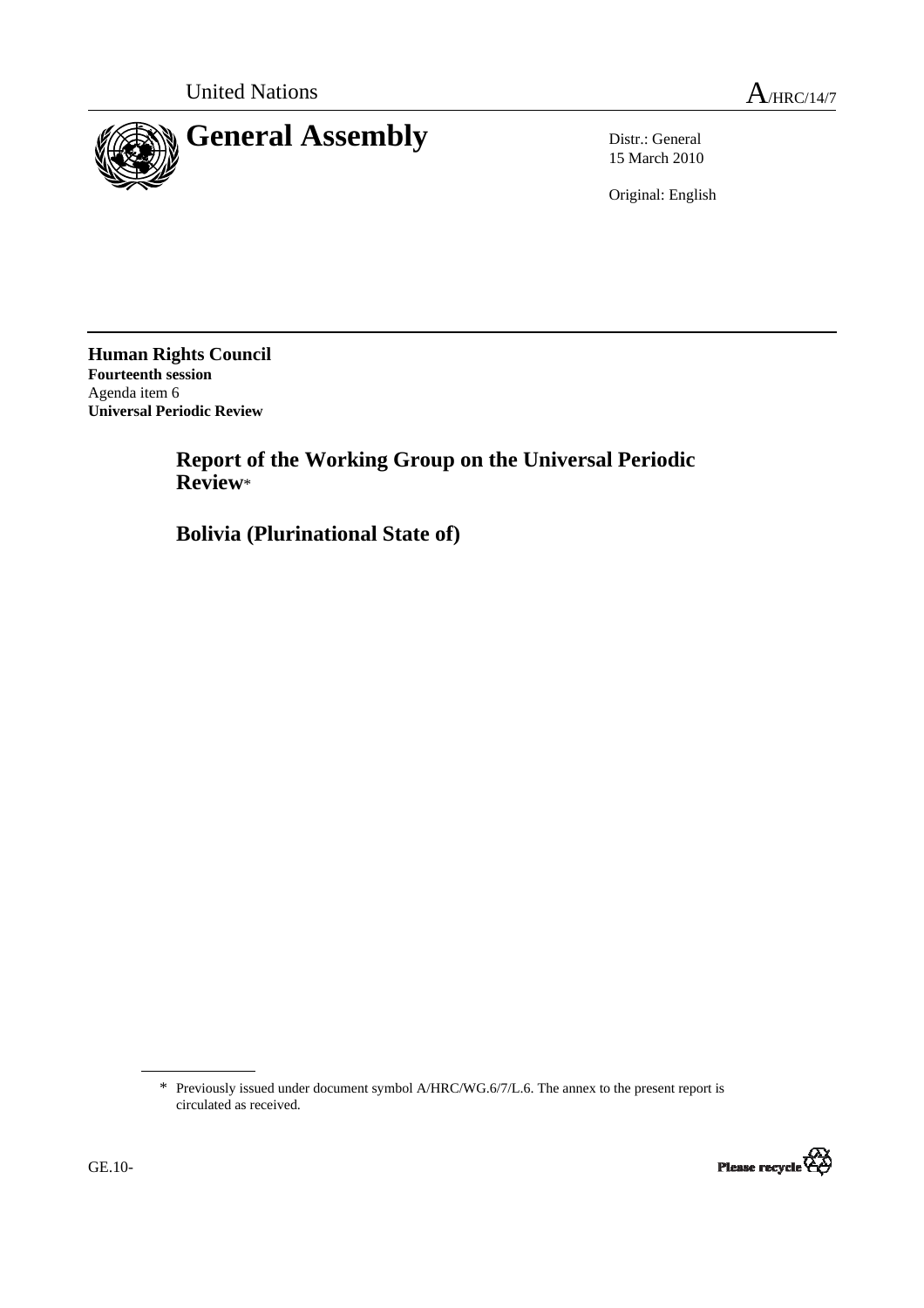# Contents

|       |    |           | Paragraphs | Page          |
|-------|----|-----------|------------|---------------|
|       |    |           | $1 - 4$    | 3             |
|       |    |           | $5 - 97$   | $\mathcal{E}$ |
|       |    | A.        | $5 - 17$   | 3             |
|       |    | <b>B.</b> | 18–97      | 5             |
|       | П. |           | $98 - 101$ | 14            |
|       | Ш. |           | 102        | 21            |
| Annex |    |           |            |               |
|       |    |           |            | 23            |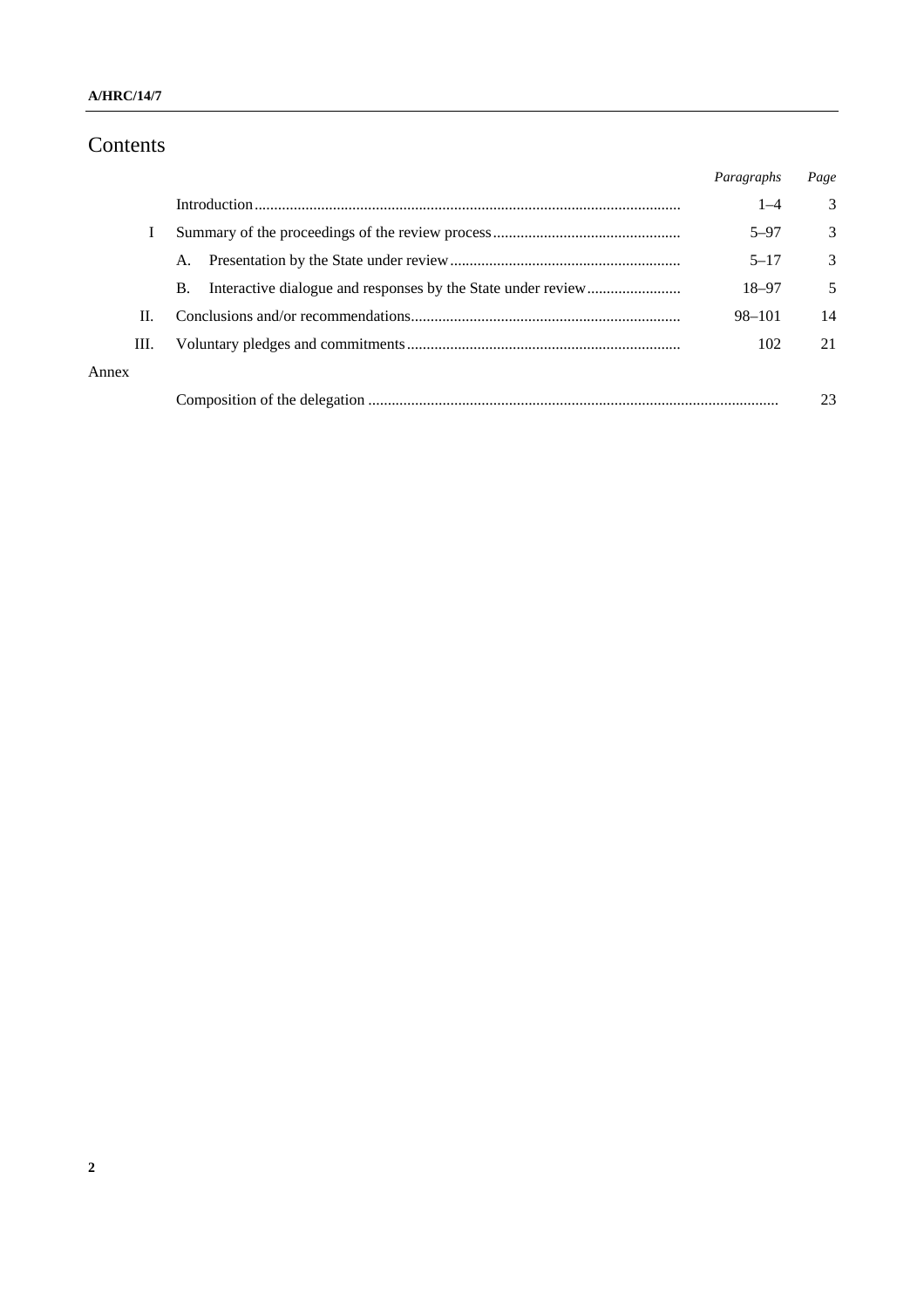### **Introduction**

1. The Working Group on the Universal Periodic Review, established in accordance with Human Rights Council resolution 5/1 of 18 June 2007, held its seventh session from 8 to 19 February 2010. The review of Bolivia (Plurinational State of) was held at the  $6<sup>th</sup>$ meeting, on 10 February 2010. The delegation of Bolivia was headed by Ms. Nardy Suxo, Minister of Institutional Transparency and the Fight against Corruption. At its  $10<sup>th</sup>$  meeting, held on 12 February 2010, the Working Group adopted the report on Bolivia.

2. On 7 September 2009, the Human Rights Council selected the following group of rapporteurs (troika) to facilitate the review of Bolivia: Kyrgyzstan, Burkina Faso and Uruguay.

3. In accordance with paragraph 15 of the annex to resolution 5/1, the following documents were issued for the review of Bolivia:

(a) A national report submitted/written presentation made in accordance with paragraph 15 (a) (A/HRC/WG.6/7/BOL/1);

A compilation prepared by the Office of the High Commissioner for Human Rights (OHCHR) in accordance with paragraph 15 (b) (A/HRC/WG.6/7/BOL/2);

(c) A summary prepared by OHCHR in accordance with paragraph 15 (c) (A/HRC/WG.6/7/BOL/3).

4. A list of questions prepared in advance by Denmark, Hungary, Latvia, Norway, Sweden, the United Kingdom of Great Britain and Northern Ireland, the Czech Republic, Germany, Argentina and the Netherlands was transmitted to Bolivia through the troika. Those questions are available on the extranet of the universal periodic review.

### **I. Summary of the proceedings of the review process**

#### **A. Presentation by the State under review**

5. In her introductory statement, the Minister of Institutional Transparency and the Fight against Corruption, Nardy Suxo, referred to the historic moment that Bolivia is experiencing. Since 2006, Bolivia has been undergoing a democratic and cultural revolution driven by social movements and indigenous peoples that have been fighting for their rights for decades. The social movements presented specific demands: to regain ownership of natural resources so that everyone could benefit from their exploitation; to establish the basis for a new and more inclusive and participatory State; and to bring to justice the perpetrators of human rights abuses and acts of corruption.

6. The Government is committed to eradicating the poverty it inherited from past colonial, racist, segregatory and undemocratic policies. To that end, it nationalized its hydrocarbon industry, investing the new income thus generated in programmes to improve the people's access to health and education, and to promote production and employment. The National Development Plan has enabled Bolivia to meet its people's most pressing needs and to counter the effects of the global economic crisis. Reference was also made to the positive impacts of specific social programmes to eradicate illiteracy, address malnutrition, establish a rent for the elderly and extend healthcare to all. Public school infrastructure and the quality of education are being improved. The delivery of land titles for indigenous and rural farming families has been accelerated.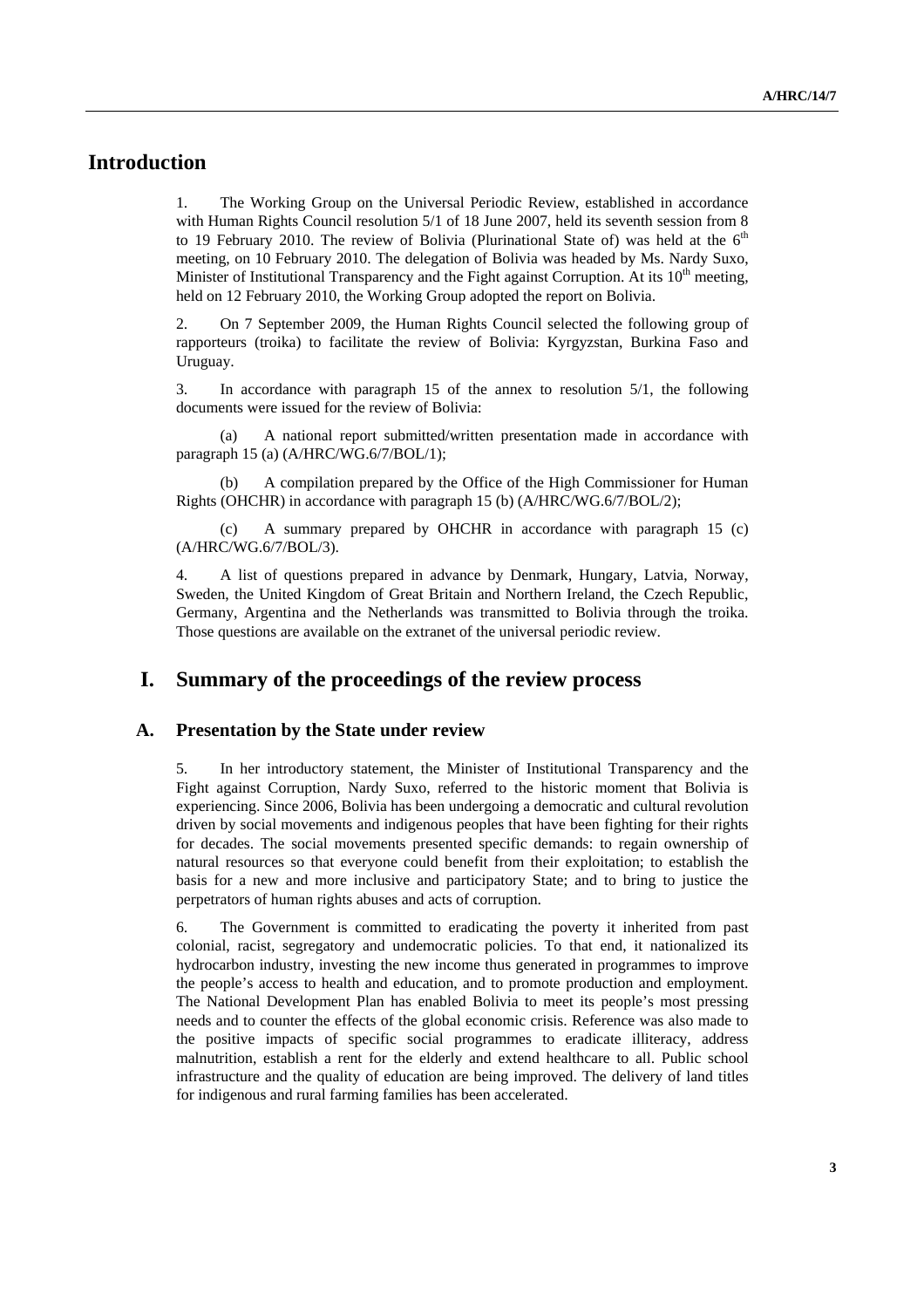7. A new and inclusive State Constitution, recognizing and guaranteeing all human rights, with an emphasis on economic, social, cultural and environmental rights under the principles of solidarity, equality and fairness, has been adopted. It recognizes traditional forms of organization and justice of indigenous peoples. The introduction of specific legislation to comply with the Constitution was delayed by opposition forces in the previous Legislature, but is now being implemented by the new Plurinational Legislative Assembly.

8. New opportunities have arisen for political participation by the various sectors of society. Women now constitute half of the Ministerial Cabinet and are well represented in the Senate and the Chamber of Deputies. In addition, Afro-descendent leaders and representatives of persons with disabilities have been elected for the first time through the popular vote.

9. The Legislature has already begun to work on the tasks mandated by the people. It is currently reviewing draft legislation aimed at, inter alia, combating corruption and embezzlement and preventing and eliminating all forms of racism and discrimination.

10. In response to demands from civil society and calls for justice made by the victims of the October 2003 repression and their families, Bolivia has begun trial proceedings against former President Gonzalo Sánchez de Lozada and his collaborators for the commission of crimes against humanity. After decades of neglect, work has begun to exhume the remains of victims of enforced disappearances committed during the past military dictatorship, and to return the remains of those persons to their families.

11. In compliance with observations made by international human rights mechanisms regarding the existence of Guaraní peoples living under contemporary forms of slavery, 150 Guaraní families have been released from bondage. Identity papers have been granted to more than 2,600 Weenhayek, Taipete and Guaraní peoples, and Guaraní families have received compensation payments and lands to ensure their livelihoods.

12. Efforts to build an inclusive State have been accompanied by acts of racist violence against indigenous peoples and human rights defenders, particularly those advocating for indigenous people's rights, committed by radical groups opposed to the Government, as verified and reported by intergovernmental and non-governmental bodies. The most extreme form of violence occurred at the so-called Pando massacre in September 2008, of which the Human Rights Council has been duly informed. Bolivia reaffirmed its commitment to all victims of violent and racist attacks, indicating that it will ensure that those responsible are punished according to the law.

13. Reference was also made to serious shortcomings in the judicial system and complaints in that regard. Reforms to the justice system to guarantee its independence have been introduced, including within the Constitution. The new Ministry of Institutional Transparency and the Fight against Corruption has also introduced measures to guarantee transparency in public administration and to ensure that acts of corruption are punished.

14. Bolivia stated that it had signed the Optional Protocol to the International Covenant on Economic, Social and Cultural Rights and that it would soon be signing the Second Optional Protocol to the International Covenant on Civil and Political Rights. Bolivia noted that it is also part of the main Inter-American human rights treaties and has established a national human rights institution, the Defensoría del Pueblo, in compliance with the Paris Principles and accredited with "A" status.

15. Bolivia has a strong and vibrant civil society, with which it works hand in hand to promote and protect human rights. Together with civil society, a National Human Rights Action Plan has been developed, with a National Human Rights Council to oversee its implementation.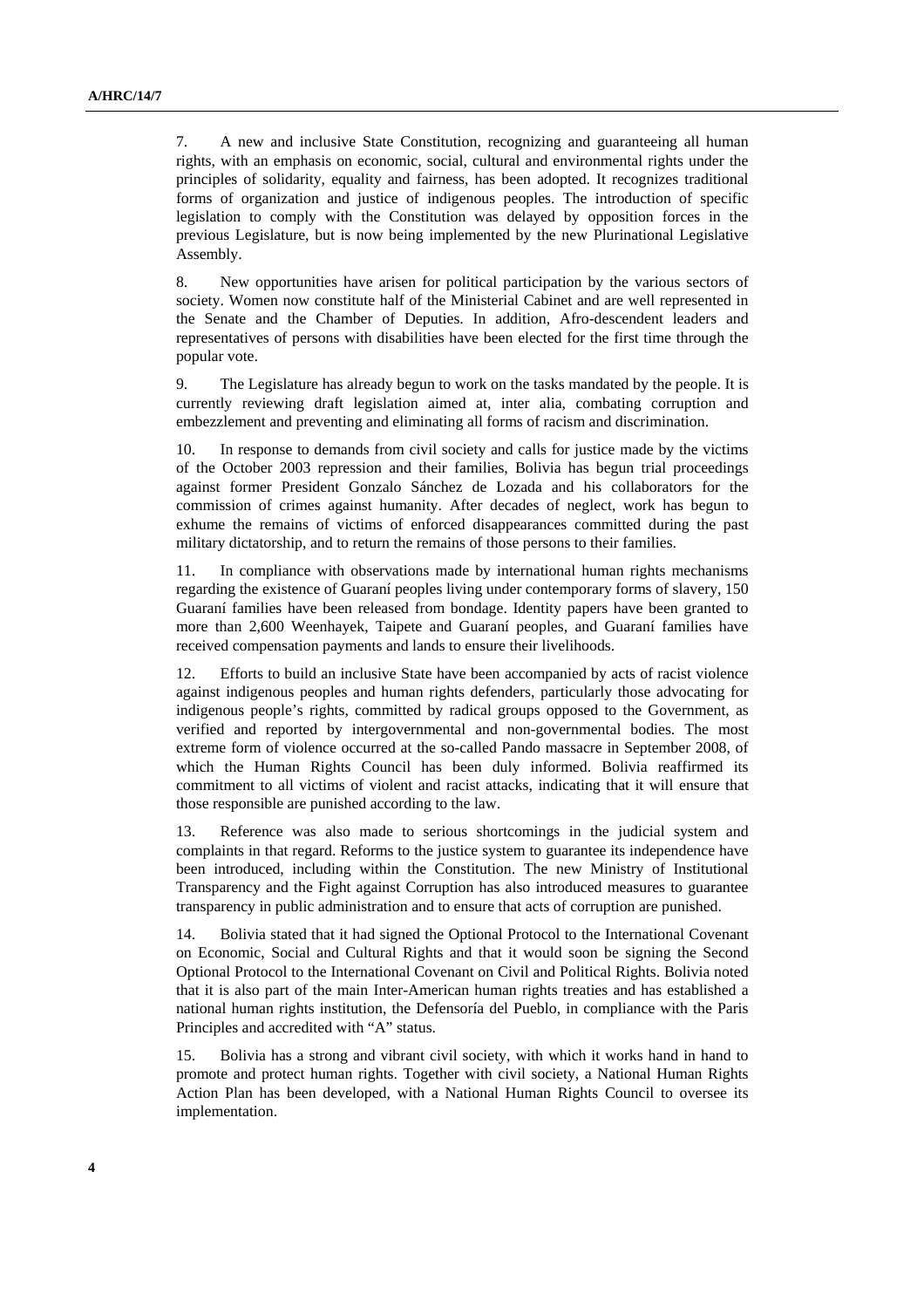16. Bolivia received a visit by several special procedures and the High Commissioner in 2007. As a result of that good cooperation, Bolivia invited the Office of the United Nations High Commissioner for Human Rights to establish an office with a broad mandate in the country. Bolivia announced that today it had extended an open invitation to all Human Rights Council mechanisms and special procedures to visit the country.

17. Bolivia made reference to the participatory process undertaken in the preparation of the national report, which had enabled it to carry out a comprehensive evaluation of the human rights situation in the country. It noted that the challenges ahead are many, but the country has the necessary political will and, with the support of the people and the solidarity of friendly countries, will continue this work. In the implementation of the recommendations resulting from the universal periodic review, Bolivia will also work in an inclusive and participatory manner.

#### **B. Interactive dialogue and responses by the State under review**

18. During the interactive dialogue, 53 delegations made statements. Recommendations made during the dialogue are found in section II of the present report.

19. Venezuela (Bolivarian Republic of) noted not only the process of change in Bolivia, but also an oligarchy that was denying the need to hand over the privileges of the indigenous majority among the people. Venezuela recalled that Bolivia had ratified International Labour Organization (ILO) Convention No. 169 and that the rights of indigenous people were enshrined in the Constitution. Venezuela made recommendations.

20. The Libyan Arab Jamahiriya commended Bolivia's inclusion of the United Nations Declaration on the Rights of Indigenous Peoples in legislation and its National Plan to ensure equal opportunity. Libya praised Bolivia's decision to use resources collected for political campaigns by political parties for the benefit of indigenous peoples.

21. Cuba noted Bolivia's progress and its political will to prioritize the needs of the majority and of those who had been excluded. It noted the programme of structural change aimed at building a society based on social justice and the enjoyment of the rights to health, education, citizen participation, social security, work, justice, housing, food and water. It welcomed the fact that indigenous people and nations were now key actors represented in government, with their rights fully recognized. Cuba made recommendations.

22. Algeria welcomed the new Constitution, its National Action Programme on Human Rights and efforts to ensure the integration of women. It noted that Bolivia was rich in natural resources, but that many people did not benefit from that fact. Algeria made recommendations.

23. Nicaragua noted that since 2005, the country had experienced a revolution in which humanity, local cultures, the family and the natural environment were becoming new ideals. It highlighted the national development plan, aimed at promoting the full enjoyment of human rights from a multicultural perspective, and the national plan of action for human rights. Nicaragua made recommendations.

24. The Russian Federation commended measures aimed at democratic processes and social reforms to improve the position of the indigenous population and to overcome racial discrimination. It noted the national plan of action on human rights. It commended the ratification of many human rights instruments. It made recommendations.

25. Pakistan noted that Bolivia's political system was evolving and wished it well in implementing its 2003 civil society agenda. Pakistan noted measures to end servitude and slavery, and the distribution of land to indigenous communities. Pakistan asked about citizen participation in the anti-corruption policy. Pakistan made a recommendation.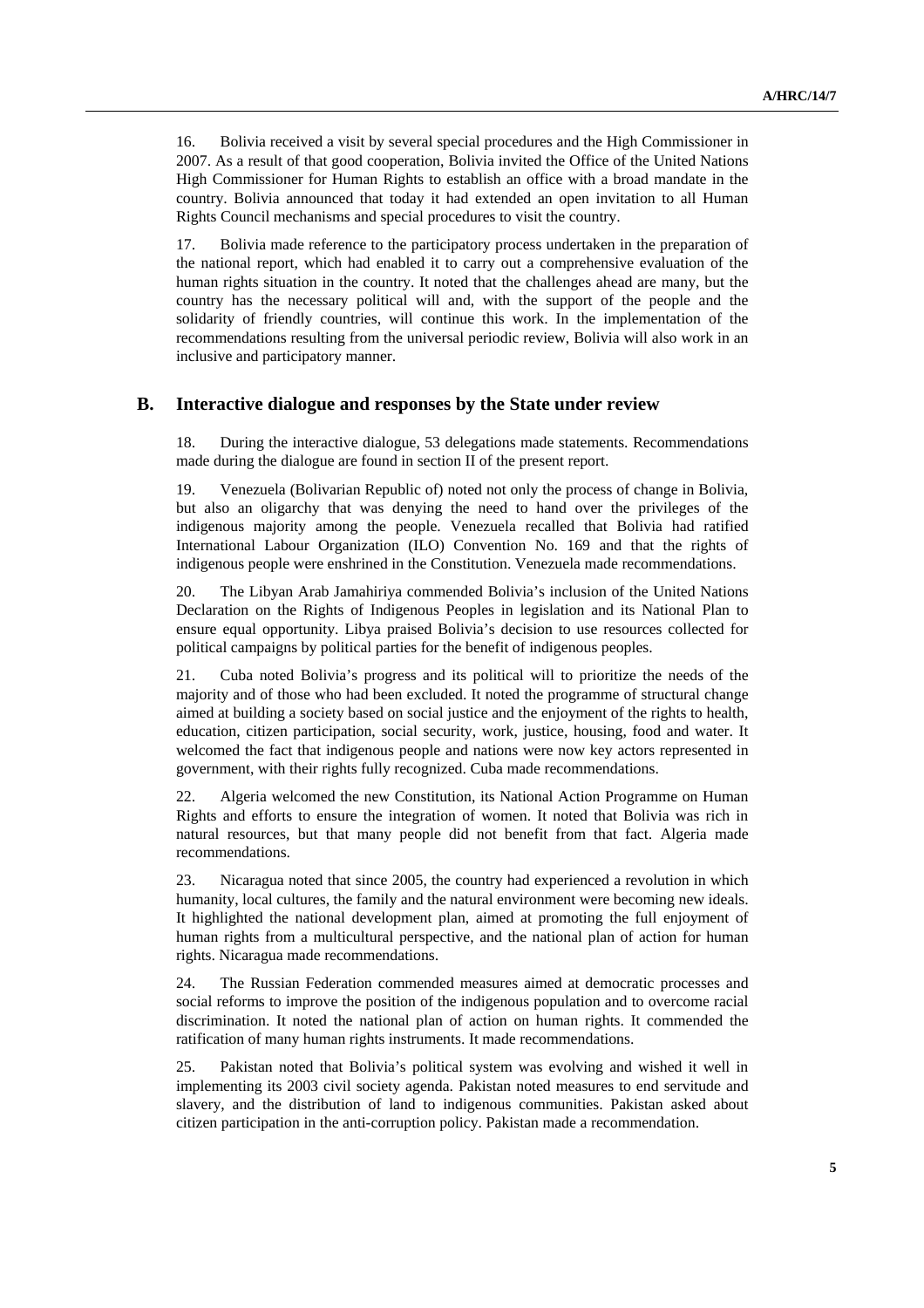26. Brazil noted Bolivia's commitment to human rights in the context of overcoming social inequality and historical injustice. Brazil congratulated Bolivia on its Constitution, its reduction of maternal and infant mortality and the results it had achieved in combating illiteracy. Brazil asked about mechanisms to guarantee the conformity of indigenous justice with international human rights obligations; measures to combat violence against children, particularly corporal punishment; and measures to overcome poverty. Brazil made recommendations.

27. The Islamic Republic of Iran welcomed the national human rights action plan, the National Human Rights Council, the Ministry for Institutional Transparency and efforts to enhance economic, social and cultural rights. It noted Bolivia's commitment to indigenous peoples' rights. Iran asked about efforts to quantify the historical responsibility of developed countries in the form of climate debt and to promote a declaration on the rights of mother Earth. Iran made recommendations.

28. Egypt commended Bolivia for the national human rights action plan, with the participation of civil society and with the Council to oversee its implementation. Egypt welcomed the national plan on equality and equal opportunities for persons with disabilities. It also noted Bolivia's significant steps to address human trafficking. Egypt made recommendations.

29. The Lao People's Democratic Republic noted that Bolivia's Constitution was in accordance with international human rights treaties. It noted that the Office of the Ombudsman was entrusted with the enforcement, promotion and dissemination of human rights and with the implementation of the national human rights action plan. The Lao People's Democratic Republic made recommendations.

30. Slovakia welcomed the new Constitution and the national human rights action plan. It noted challenges faced by the judiciary and that the process of constitutional reforms had not been finalized. Slovakia referred to concerns about child trafficking, child labour and conditions in detention centres and prisons. It made recommendations.

31. Canada expressed concern about governance institutions that had operated under interim leadership or without a quorum, as well as about reports concerning Government influence over the judiciary. Canada commended Bolivia for steps to protect indigenous rights. It expressed concern at reports concerning threats and intimidation with regard to journalists and human rights defenders, and at the number of anti-media statements made by senior political actors. It made recommendations.

32. Panama welcomed the President's nomination of an equal number of men and women to Cabinet positions. It welcomed the adoption into law of the United Nations Declaration on the Rights of Indigenous Peoples. It noted that the distribution of land posed a challenge and asked about measures to accelerate that process. It referred to the 2008 of the Committee on the Elimination of Discrimination against Women and asked about the inclusion of Bolivians of African origin in national population statistics. Panama made a recommendation.

33. India noted Bolivia's challenges, including the implementation of the 2003 civil society agenda. It highlighted the new Constitution and Ombudsman. India requested information about progress with regard to judicial reforms and measures taken to reduce poverty among indigenous peoples and to address maternal mortality and sexual and reproductive health care.

34. Finland welcomed the new Constitution and Bolivia's extension of an open invitation to human rights mechanisms and special procedures. It expressed concern about the potential conflict between ordinary and indigenous justice under the new Constitution.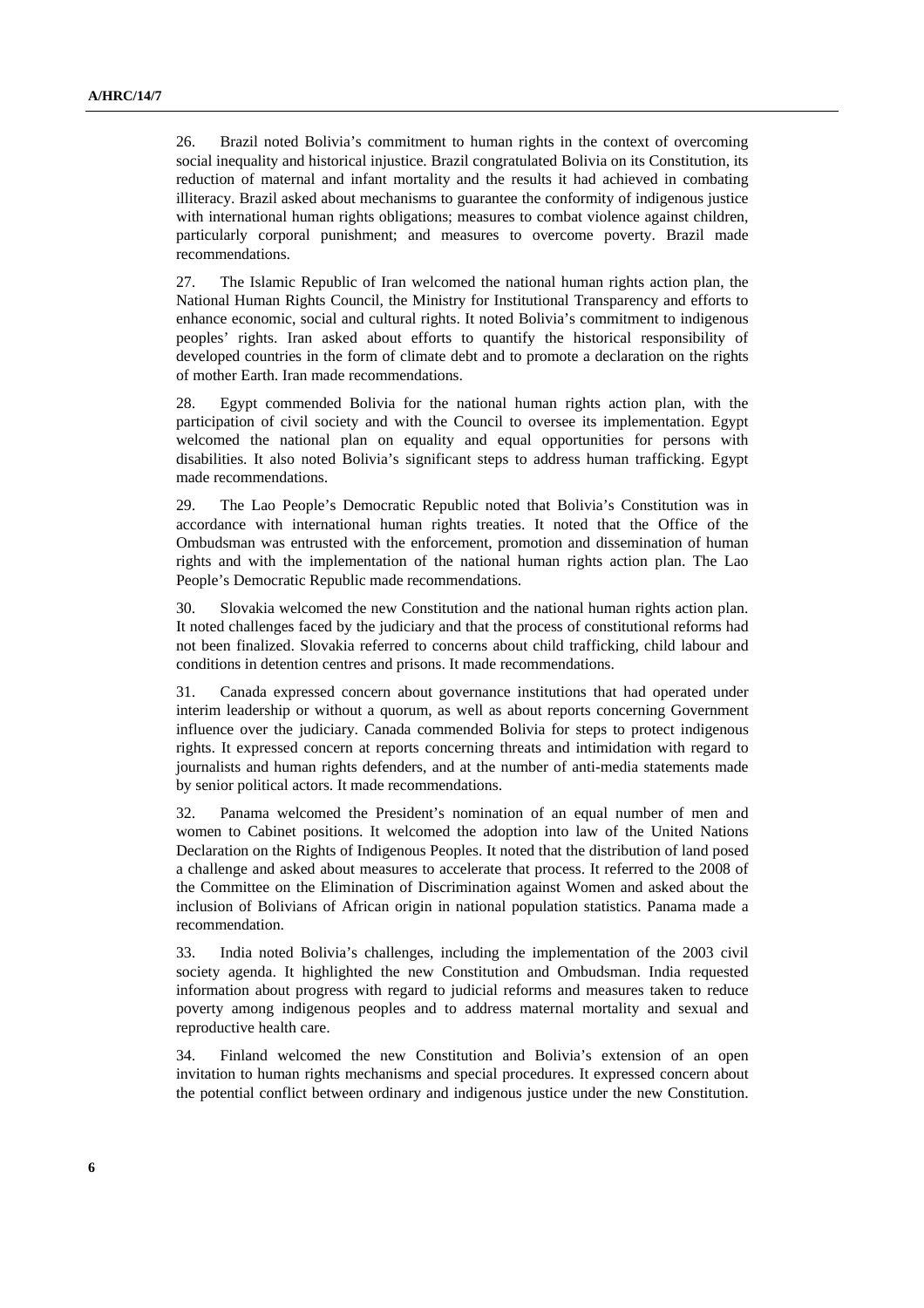Finland inquired how Bolivia would ensure that the right of appeal was guaranteed to individuals in cases addressed by communal courts. Finland made recommendations.

35. Turkey welcomed the Constitution, including important provisions on nondiscrimination, the education system, the right to health and freedom of the press. It noted reforms to improve the judiciary. Turkey asked about standards and policies aimed at meeting children's needs. It made recommendations.

36. Austria asked about reducing prison overcrowding and ensuring the best interest of children in prisons. Austria welcomed efforts to put an end to discrimination against indigenous peoples. It expressed concern about the separation of jurisdiction between indigenous and ordinary courts and about violence against indigenous communities. Austria made recommendations.

37. Belarus noted the context of the review and the changes occurring in Bolivia in order to restore its economic and social equality. Belarus noted the new Constitution, the national action plan for human rights and the national Human Rights Council. Belarus asked about measures to combat the trafficking in persons. Belarus made recommendations.

38. Slovenia asked about measures to improve administration of justice; the plan to improve the new human settlement policy in order to guarantee appropriate housing and sanitary conditions; steps to ensure that the new media legislation would be in keeping with human rights obligations; and measures to reduce violence against children, including domestic violence. Slovenia made recommendations.

39. Germany commended Bolivia's voluntary commitments. It referred to working conditions for children under 18 and asked what Bolivia was doing to follow up on the recommendations of United Nations treaty bodies concerning child labour. It made recommendations.

40. France asked about measures to improve the administration of justice and to ensure the full independence of the judicial branch, including good interaction between the ordinary justice system and the indigenous system. It asked about measures to implement the law against torture and to prosecute all torture cases, in particular those involving law enforcement officials. Finally, it inquired about measures aimed at changing societal attitudes with regard to sexual orientation. France made recommendations.

41. Spain welcomed the new Constitution, enshrining parity of political representation between men and women and guaranteeing participation. It noted Bolivia's ratification of the International Convention for the Protection of All Persons from Enforced Disappearance, and the progressive decentralization of human rights mechanisms, particularly through the Ombudsman. It asked about undocumented people and about the role of the armed forces in the events at Pando. Spain made recommendations.

42. The United Kingdom of Great Britain and Northern Ireland expressed concern that the draft law against assault and gender-based political violence had not been approved and that the constitutional article stating that media must respect the principles of truth and responsibility was open to broad interpretation. It asked about steps to alleviate that concern. It noted that women suffered inequalities, especially in the workplace, and faced domestic violence. It asked about the protection of vulnerable groups and about combating discrimination on the grounds of sexual orientation. It made recommendations.

43. Azerbaijan highlighted Bolivia's ratification of nearly all international human rights instruments, the adoption of a new Constitution, the reduction in the illiteracy rate and steps taken to protect indigenous rights, including the incorporation of the United Nations Declaration on the Rights of Indigenous Peoples into the country's legislation. It made recommendations.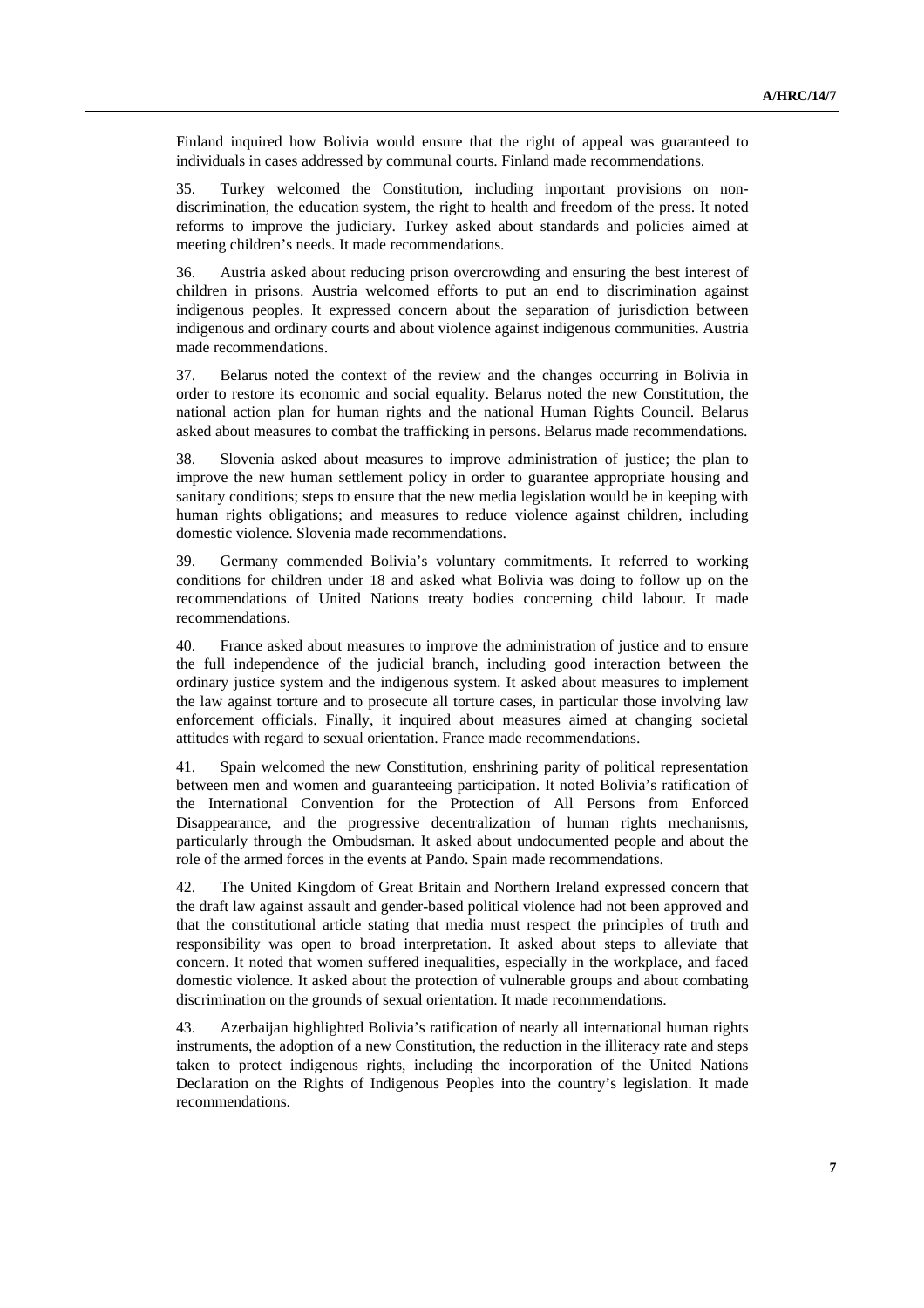44. Norway commended the new Constitution and the promotion of indigenous rights. It expressed concern about the living conditions and de facto servitude to which many indigenous people were still being subjected. It noted discrimination and violence against women. Norway expressed concern about the paralysis of the Supreme Court and the Constitutional Tribunal and about the polarization of media and the number of reported assaults on journalists. Norway made recommendations.

45. The United States of America noted continued politicizing appointments as the largest obstacle to justice. It expressed concern at reports that corruption had worsened in 2009. It noted that some non-governmental organizations had characterized the country's press as "partly free" and that Bolivia had taken some steps to silence dissent and criticism of the Government. It made recommendations.

46. Kyrgyzstan recognized the national plan of action for human rights. It noted efforts to develop the health sector and the great importance attached to education and the protection of indigenous peoples' rights. It made recommendations.

47. In response to questions raised, Bolivia noted progress in the implementation of the United Nations Declaration on the Rights of Indigenous Peoples, which had been incorporated into the Constitution. As a result of the most recent general elections, the Legislature, for the first time, included deputies belonging to indigenous jurisdictions.

48. Through a democratic process, Bolivia had carried out a national referendum so that the population could decide on the maximum size of territorial property. The result established the maximum size at 5,000 hectares in order to put an end to large estates (*latifundios*).

49. Through the communitarian management of agrarian reform, Bolivia had achieved important results between 2006 and 2009, with land titles for 31,187,185 hectares and 1,077,973 hectares in the distribution of fiscal lands to 153,349 beneficiaries. Bolivia had carried out expropriations of land that had not fulfilled either an economic or a social function and had given them to peasant communities and/or indigenous peoples. During the period from 2006 to 2009, Bolivia gave 10,299 property titles to women.

50. Bolivia had repatriated families of indigenous, native and peasant heritage living in neighbouring countries. In compliance with ILO Convention No. 169, the right to consultation with indigenous peoples had been included in Bolivian legislation through the adoption of specific norms in 2007.

51. The members of the Afro-Bolivian population had been included in the upcoming census. The country also had a normative framework in place that established their cultural identity in the region.

52. Bolivia had committed itself to eradicating bondage. An Inter-Ministerial Council for the Eradication of Slavery, Forced Labour and Analogous Forms had been created in 2007. The Government was taking steps, in coordination with the Assembly of Guaraní Peoples, to achieve the prohibition and eradication of forced labour. Bolivia had developed a Plan for the Integral Development of the Guaraní Nation for 2009-2015, which responded to the need to eradicate forced labour and slavery in the Bolivian Chaco. Under Transition Plan, labour inspectorates had been created to carry out the fundamental task of safeguarding and re-establishing the validity of work rights for the Guaraní.

53. Bolivia had established an integral plan against gender-based violence that had been integrated into the national development plan and was part of the National Equality and Opportunity Equalization. A new strategy was being developed within that framework, with an emphasis in four areas: detection, prevention, attention and punishment in relation to gender-based violence.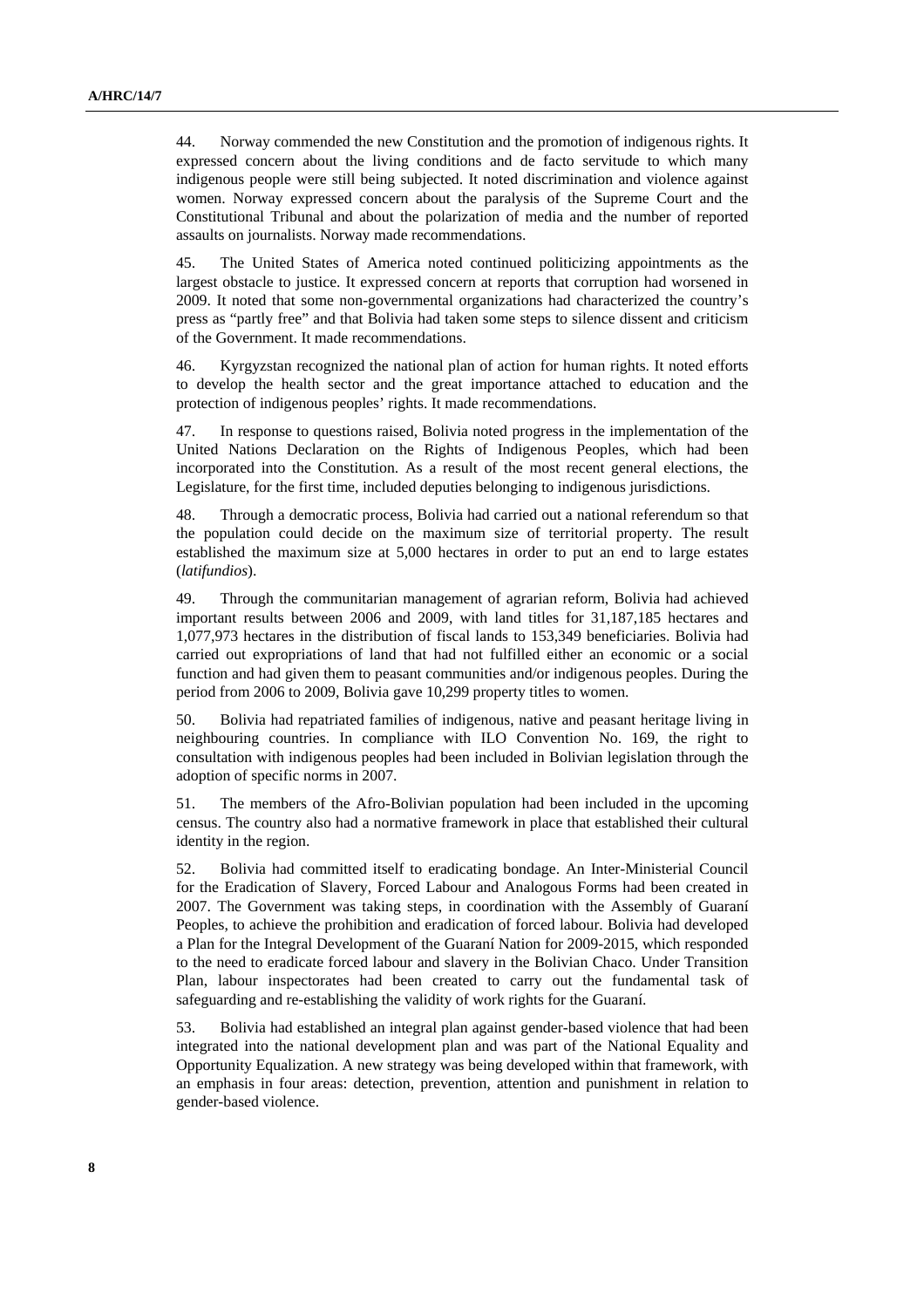54. The Ministry of Justice, together with the municipal legal services and women's organizations, had harmonized, organized and standardized statistics on domestic violence. Bolivia intended to work with the judiciary to expand the coverage of State services providing attention and protection to crime victims. The Ministry of Justice had also developed a proposal to adapt and enrich norms, protocols and procedures concerning attention to victims of sexual violence, as well as a communication strategy for the prevention of gender violence, entitled "No to Violence against Women". Bolivia planned to reach rural areas, in coordination with municipal governments.

55. Bolivia was working on drafts to modify the Law on Intra-Family Violence and the Law on the Protection of Victims of Crimes against Sexual Freedom, as well as on the revision of the Penal Code and the Family Code, following recommendations made by the Convention on the Elimination of All Forms of Discrimination against Women. The Plan of Sexual and Reproductive Health for 2009-2015 is being implemented to respond to the needs of the population, especially women. Bolivia had strengthened its integral healthcare, including the provision of information and services related to contraception, sexually transmitted infections and HIV/AIDS.

56. Bolivia had four Government organs - executive, legislative, judiciary and electoral that carried out their work on the basis of independence, separation, coordination and cooperation. The new Constitution had incorporated new mechanisms for ensuring an independent judiciary, including the election of magistrates by direct vote. However, that had required transitional measures that would address the current institutional crisis of the judiciary, which had resulted from the previous, highly politicized system. Bolivia had draft laws for the judiciary, the Plurinational Constitutional Tribunal, the Magistrate Council and the organic law of the Public Prosecutor's Office (Ministerio Publico). Those institutions would carry out a new administration of justice.

57. Freedom of speech, opinion and information were fully recognized in the Constitution. The rights of rectification and reply were also recognized. All were guaranteed through any channel and without prior censorship. Bolivia had 9 television networks, 19 newspapers and hundreds of radio stations and Internet media, all privately owned. However, some private media had abused their role, transmitting content inciting violence, racism, xenophobia, homophobia and other forms of hate. In order to prevent excesses, which had been widely verified by national and international bodies, Bolivia had carried out an awareness-raising campaign with journalists. It had condemned all aggression against the press, independently of their affiliation, and had required the Public Prosecutor's Office and the judiciary to investigate and prosecute such cases. Measures to be taken to prevent such abuses were being considered with all stakeholders and would be in keeping with international standards and the new Constitution regarding working conditions for the press, ethics and self-regulation.

58. Bolivia regretted the fact some human rights defenders had been the victims of attacks and aggression carried out by racist groups in opposition to the current Government, as national and international reports had observed. In compliance with preventive measures set out by the Inter-American Commission for Human Rights, meetings had been organized between the executive and the judiciary branches at which it had been requested that the investigation be carried out expeditiously. Unfortunately, those processes had been delayed, but the Ministry of the Interior had augmented police protection.

59. In a pluricultural and multilingual country such as Bolivia, action to eliminate all forms of racial discrimination was a necessity. Bolivia had actively participated in the Durban Review Conference. The Ministry of Justice had prepared the report to the Committee on the Elimination of Racial Discrimination, which had been widely circulated and had included input from civil society. The Constitution forbade all forms of discrimination, and, in that context, Bolivia had considered classifying that crime for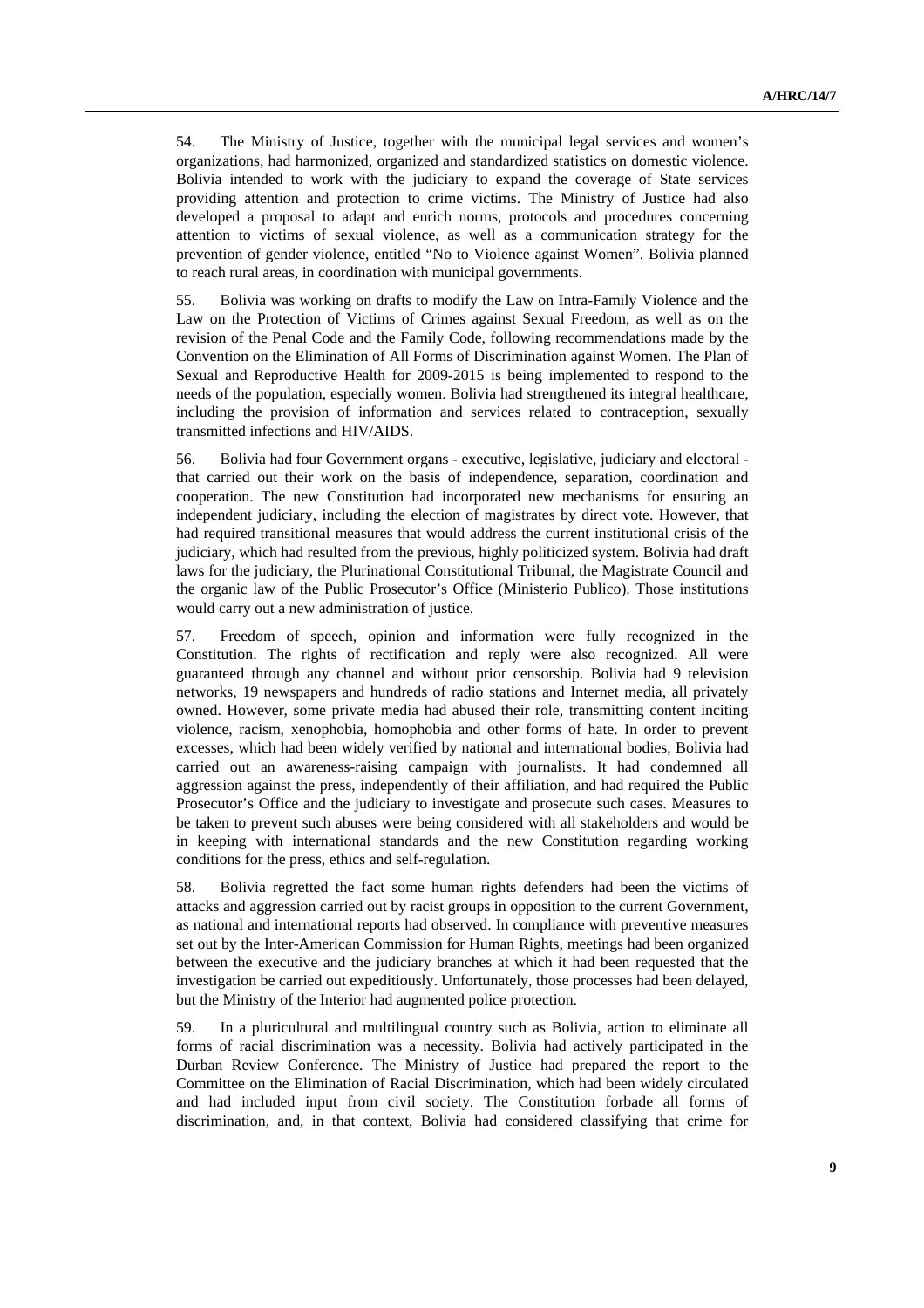incorporation into the new Penal Code, which would be finalized in March 2009. Bolivia had five drafts of the law on the prohibition of all forms of racial discrimination and its elimination, and the approval of one of them in the new Legislature was imminent. In addition, the Ministry of Culture, through the Vice-Ministry of Decolonization, had prepared guidelines for a plan of action against racism and discrimination, emphasizing access to education, public works and justice.

60. Indigenous justice was independent, impartial and public. It was speedy, oral and socially harmonious. It addressed damages, managing conflict with absolute regulatory capacity in a social communitarian environment, without State intervention or bureaucracy. It was a self-managed system, consensual and based on values recognized in the Constitution. It had been applied in the past in rural areas by native, indigenous and peasant authorities, with the participation of the community and its administration councils. It had now been incorporated into the draft law on the delimitation of ordinary jurisdiction and native indigenous peasant jurisdiction, with mechanisms for cooperation and coordination that had no impact on due process. Unfortunately, distorted information had resulted in misunderstandings concerning this practice, in which it had been confused with practices that violated human rights, such as lynching. Lynching is not a form of indigenous justice from any perspective, and it will be considered a crime of collective assassination in the new Penal Code.

61. The new Constitution contemplated that it was the duty of the State and society to guarantee the priority of the interests of children and adolescents, the pre-eminence of their rights, their need for protection and rescue, and their right to the timely administration of justice, through specialized personnel. The Constitution prohibited all forms of violence against children and adolescents, their forced labour and their exploitation. Bolivia had a Children's Ombudsman. The Code on Children and Adolescents was being modified to comply with the Constitution and the Convention on the Rights of the Child. Bolivia had also established norms concerning children's right to identity.

62. Bolivia was implementing the National Plan for the Progressive Eradication of Child Labour. Santa Cruz and Beni, with its activities of sugar and chestnut harvesting, and Potosi, with its mining, are the sites of most child labour. These were considered the worst forms of child labour in Bolivia, with some 800,000 children in situations of informal labour. The Ministry of Labour had been conducting inspections to verify that there was no child labour or exploitation in those areas. Bolivia had developed a "triple-check" policy with entrepreneurs and workers to eliminate child labour, as well as awareness-raising campaigns on the issue.

63. Population groups with a different sexual orientation and gender identity, lesbian, gay, bisexual and transgender persons, were recognized and included in the national plan on human rights. By presidential decree, June 28 had been declared the national day for people with diverse sexual orientation in Bolivia. The Constitution forbade all forms of discrimination, including against lesbian, gay, bisexual and transgender persons.

64. In 2007, Bolivia had received a visit by the Rapporteur on the right to food, who had recognized the commitment of President Morales to combating hunger and malnutrition, a priority for Bolivia. He had also highlighted the importance of the strategy for promoting food security and autonomy, which placed priority on local production, in particular smallscale family farmers, and of the agrarian reform, which was centred on eliminating feudal practices. The National Council on food and nutrition had been complemented in order to promote the new policy on food security and sovereignty. Bolivia had implemented the "Zero Malnutrition" programme, which assists pregnant women and children under 5 years old. Bolivia had created companies to support staple food and milk production, and had taken legal action to achieve fair prices.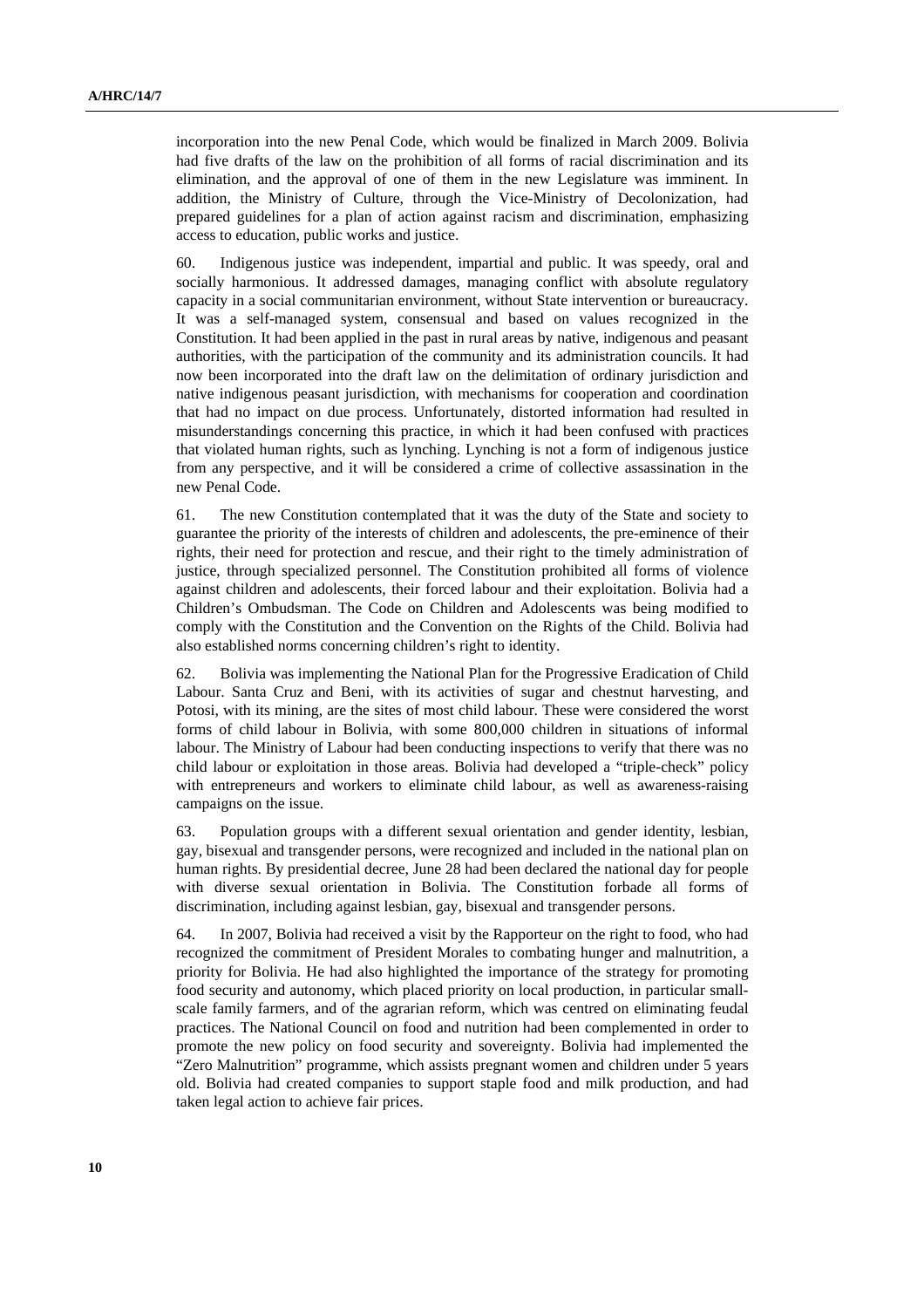65. Bolivia had taken preventive measures and carried out alternative punishments to alleviate pressure on the penal process system. Bolivia was training its personnel and working on the mechanism for preventing torture and ill treatment. A draft law on juvenile justice, which had been formulated with input from civil society, was under consideration. It included preventive measures, as well as measures aimed at the reintegration and rehabilitation of juveniles and at the protection of victim rights. The first Centre for Juvenile Justice would be inaugurated shortly in Bolivia.

66. The case that had been brought by the Public Prosecutor and victims against the former Departmental Prefect for the Pando Massacre was awaiting oral trial before the sentence tribunal, since the conflict of jurisdiction had been resolved by the Supreme Court of Justice.

67. The Syrian Arab Republic noted that Bolivia was party to most human rights instruments. It referred to challenges facing Bolivia such as extreme poverty, especially among indigenous people in rural areas, and ensuring the right to food security, which could have an impact on many other rights. Syria made a recommendation.

68. Mexico welcomed the fact that the international human treaties enjoyed constitutional standing. Mexico requested information about progress made in the formulation of public policies to address torture, including its criminalization and the establishment of the national mechanism. It also asked about measures envisaged to implement the Convention on the Rights of Persons with Disabilities. Mexico made recommendations.

69. Colombia expressed appreciation for the national report, in which Bolivia reaffirmed its commitment to combating all forms of discrimination. Colombia also recognized the positive efforts with regard to the promotion and protection of the fundamental rights of indigenous peoples. Colombia made recommendations.

70. Chile referred to measures and policies adopted by Bolivia to better protect and promote human rights. Chile also welcomed the announcement made by Bolivia that it had extended a standing invitation to the special procedures mechanisms to visit the country. Chile made recommendations.

71. Italy noted with concern the conditions of detention. It appreciated the democratic debate on the application of a new institution following the adoption of the new Constitution. In that respect, Italy also noted the various concerns with regard to the judiciary. Italy made recommendations.

72. In referring the statement made by Bolivia, Sweden asked about measures taken to bring to justice perpetrators of abuse and to eradicate impunity for human rights violations. While noting positive developments in the area of economic, social and cultural rights, such as increased support for pregnant women, Sweden asked about measures being taken to ensure the enjoyment of sexual and reproductive rights by all women. Sweden made recommendations.

73. The Netherlands welcomed the cooperation of Bolivia with the Office of the High Commissioner, including through its country office, as well as the country's decision to extend a standing invitation to all special procedures. It expressed concern about the high prevalence of violence against women in Bolivia. Netherlands made recommendations.

74. Denmark commended the ambition of Bolivia to improve the protection of human rights, but noted that serious obstacles remained in terms of practice. Denmark expressed concern at the lack of effective access to the justice system and asked about steps taken to improve access to justice. Denmark made recommendations.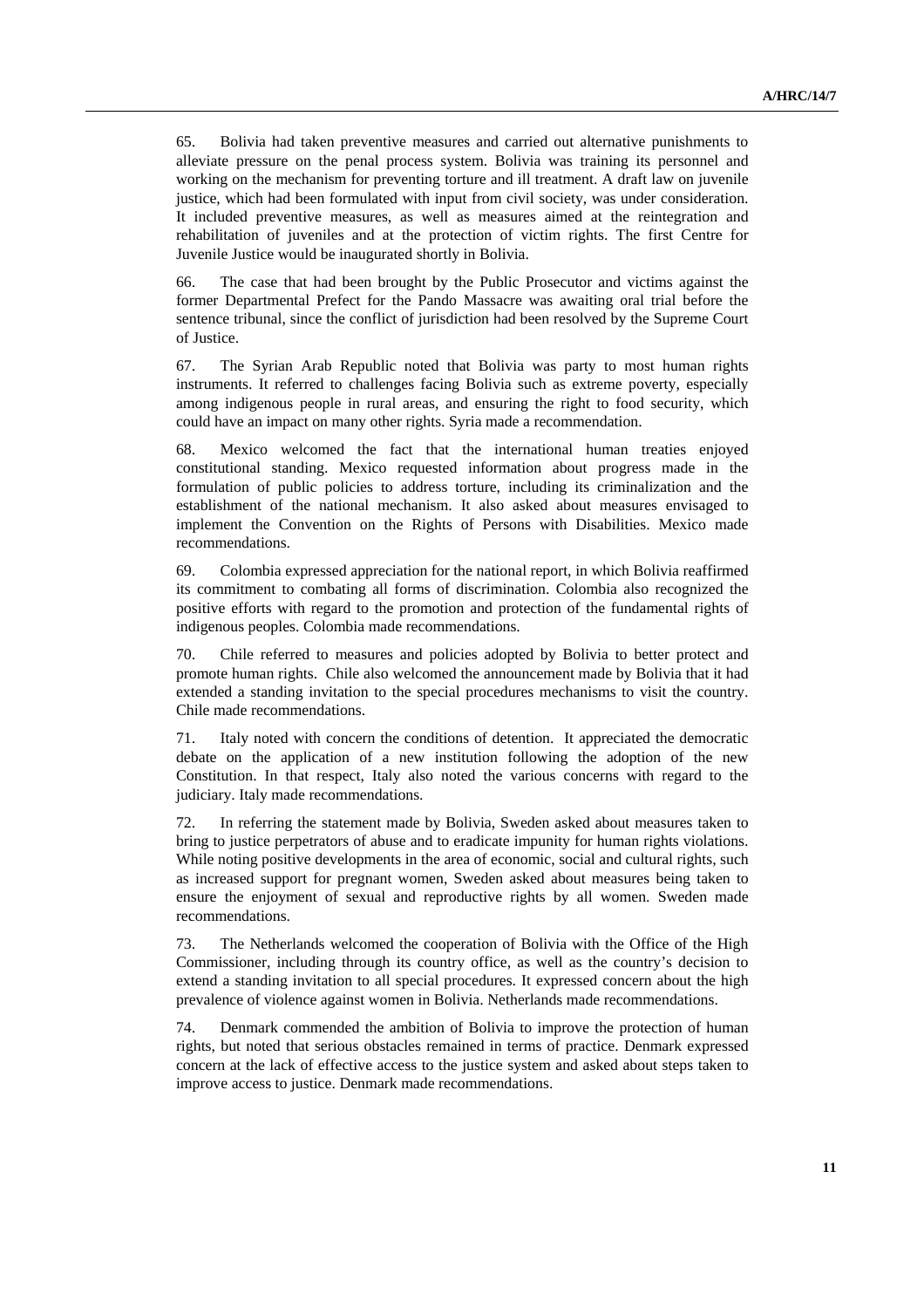75. The Republic of Korea congratulated Bolivia on the adoption of the new Constitution. It asked about plans to ensure the conformity of legislation and practices with the Constitution, as well as about measures to raise awareness among the people of Bolivia about the spirit enshrined therein. The Republic of Korea made recommendations.

76. Switzerland referred to the "native indigenous campesino justice" and to the effectiveness of the ordinary justice system. It also cited reports that criticized the functioning of the judiciary bodies. In addition, it noted that women's rights were being increasingly affected by the increases in insecurity and violence. Switzerland congratulated Bolivia on the standing invitation extended to the special procedures. Switzerland made recommendations.

77. Poland noted with appreciation the adoption of the new Constitution, which recognized children and adolescents as holders of rights, and encouraged Bolivia to strengthen the overall legal framework for the protection of children. It also made reference to concerns expressed by the Committee on the Rights of the Child with regard to the trafficking in and exploitation of children and adolescents, and asked Bolivia about steps that it intended to take to address that issue. Poland made recommendations.

78. Iraq appreciated the efforts made by Bolivia in preparing its national report, which reflected its commitment to human rights. Iraq asked about the judicial mechanisms that helped women to protect their rights in Bolivian society, and about the role of civil society organizations in protecting those rights.

79. Angola congratulated Bolivia on its efforts to promote economic, social and cultural rights, as well as on the legislation regulating the freedom of the press, which took into account the limits set by the International Covenant on Civil and Political Rights. It also noted Bolivia's efforts to promote the pacific coexistence of the people and respect for diversity. Angola made a recommendation.

80. Paraguay asked about the principal challenges related to the consolidation of the human rights of indigenous peoples, in particular with regard to the right to education, adequate housing, food and health services. Paraguay welcomed the progress made in the implementation of social policies and congratulated Bolivia on having extended a standing invitation to the special procedures.

81. China expressed appreciation for the national report and the adoption of a new Constitution and a national human rights action plan. China asked about the progress achieved and the obstacles faced by Bolivia in implementing the national plan against poverty.

82. Guatemala referred to important steps taken with a view to recognizing the rights of indigenous peoples. However, it noted that the problem of discrimination and racism persisted and asked about the status of the draft law to prevent and eliminate all forms of racial discrimination. Guatemala also asked about the content and the expected timeline for the adoption of the draft national plan for children and adolescents. Guatemala made a recommendation.

83. Ecuador made reference to the recognition of cultural diversity. While noting persistent problems regarding the legal framework for the protection of children and juvenile justice, it welcomed the adoption of the national human rights action plan. It also welcomed the financial efforts made to implement social programmes and the extension of a standing invitation to special procedures.

84. Latvia noted that Bolivia had ratified most of the international human rights treaties and that, in general, it was engaged in a good level of cooperation with the United Nations human rights mechanisms and OHCHR. It welcomed the announcement made by Bolivia that it would extend a standing invitation to all special procedures of the Council.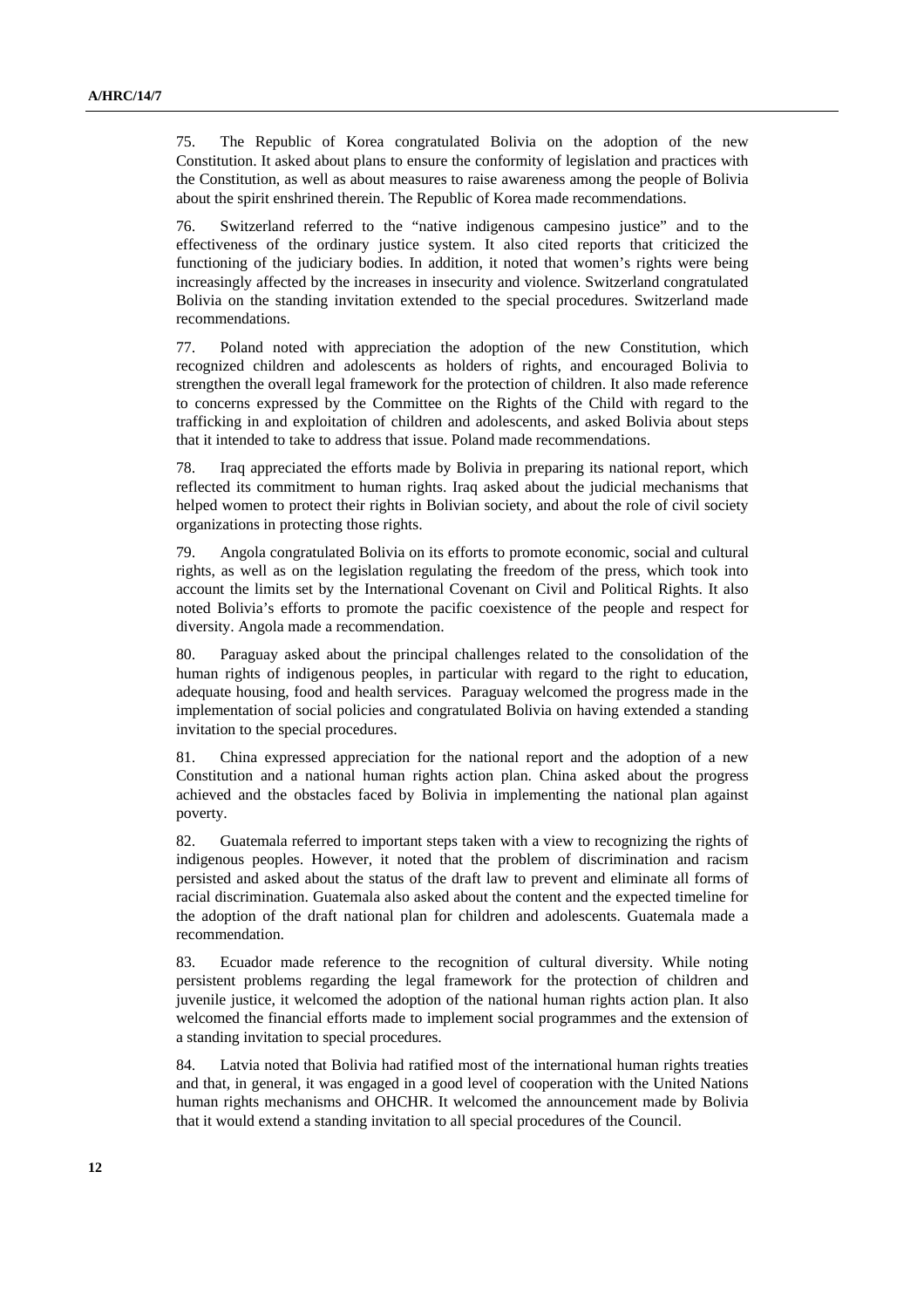85. Costa Rica noted that changes introduced in the new Constitution were important steps towards a more democratic and participative society with improved recognition of human rights. Making reference to reports of the Committee on the Elimination of Discrimination against Women, it expressed concern about the situation of violence against women, which could reach the level of femicide. Costa Rica made recommendations.

86. Malaysia acknowledged the leadership and the commitment of Bolivia, as well as the wide-ranging reforms aimed at enhancing the people's enjoyment of all human rights. Malaysia indicated that it was encouraged by some of the positive results in that regard. Malaysia made recommendations.

87. Argentina highlighted the adoption of the new Constitution, which incorporated a wide range of human rights. It also referred to the adoption of the United Nations Declaration on the Rights of Indigenous Peoples as domestic legislation, as well as its incorporation into the Constitution. Argentina made recommendations.

88. Bangladesh noted that the Constitution established free and compulsory primary and secondary education. Bangladesh applauded the implementation of programmes that had reduced maternal mortality and child malnutrition rates. Bangladesh made recommendations.

89. Nigeria acknowledged Bolivia's efforts and the country's commitment to promoting and protecting human rights. It also commended Bolivia for the invitation to OHCHR to open an office in the country. It noted that Bolivia had been the first country to incorporate the United Nations Declaration on the Rights of Indigenous Peoples into its national legislation. Nigeria made recommendations.

90. Lebanon welcomed the adoption of the new Constitution, as well as the national human rights action plan. Lebanon also noted with satisfaction the efforts being made by Bolivia to ensure freedom of expression and the enjoyment of cultural rights by indigenous peoples. Lebanon made recommendations.

91. Palestine noted the commitment demonstrated by Bolivia through the adoption of a new Constitution, which incorporated human rights. Palestine referred to strategies and policies aimed at the promotion of human rights, such as the national human rights action plan. Palestine made a recommendation.

92. In responding to additional questions, Bolivia clarified that it had implemented a public policy of transparency in administration. All citizens had access to public information within the framework of a policy of ethics, transparency and social control. Bolivia had been one of the first countries to volunteer to monitor the implementation of the United Nations Convention against Corruption. Bolivia regretted that the judiciary had not assisted in the fight against corruption, since there were still some people accused of corruption who had evaded justice and declared themselves the targets of political persecution and were in countries that continued to protect them. This was due mainly to inaction by the judiciary.

93. Bolivia also referred to its efforts to guarantee access to universal health insurance for all, especially the native indigenous and peasant communities. It was implementing a new mode of medical attention and new policies in a participatory manner, responding to a multi-ethnic population, and was respectful of traditional medicine. It also relied on social movements to monitor transparency in the use of State resources. Moreover, Bolivia had the invaluable support provided by Cuba and its doctors. Bolivia had distributed 719 ambulances in rural areas, was creating a national company for generic medicines and had strengthened its fight against contraband altered medicine.

94. The Constitution recognized that education was free, including at the university level. Illiteracy had been eradicated last year, and Bolivia was currently implementing the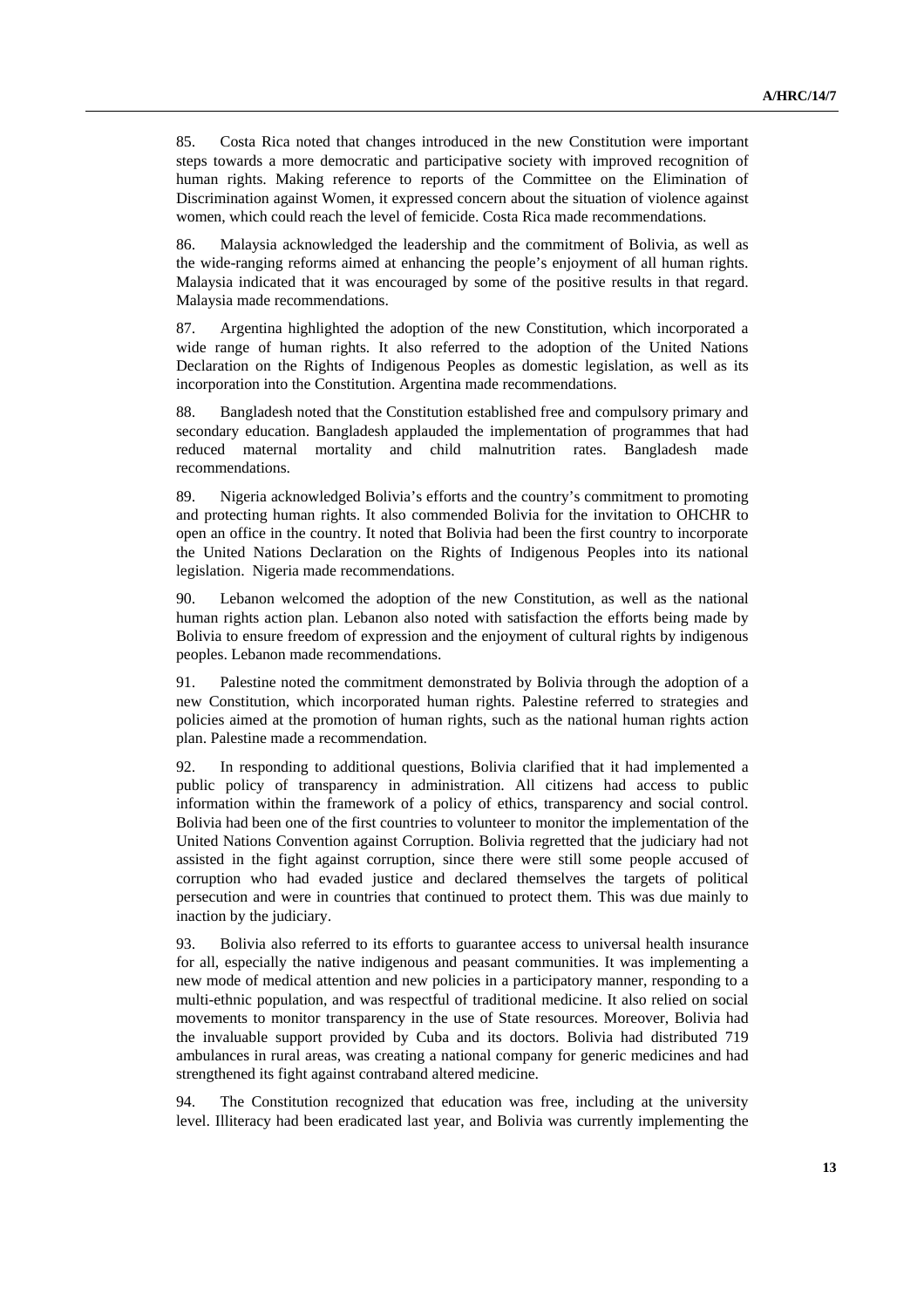second phase of its literacy campaign, "Yes, I can continue", with the support of Cuba and the Bolivarian Republic of Venezuela. The Juancito Pinto programme had significantly reduced the school dropout rate. Bolivia had also developed a programme to professionalize teachers and had increased their salary. Infrastructure had been improved, benefitting more than 600,000 children and young people. Bolivia had established three indigenous intercultural universities: one in Warisata, in the Aymara region; one that provided instruction in the Quechua language, in Chimore; and one that provided instruction in the Guaraní language, in the Machareti region.

95. Bolivia was combating poverty, the principal cause of human rights violations, and was making use of its right to self-determination, which was why it was promoting the plurality of its State.

96. Bolivia noted the importance of the protection of Mother Earth, the environment and biodiversity. Bolivia had called for the Peoples' World Conference on Climate Change and the Rights of Mother Earth, to be held in Cochabamba in April 2010, to which all were invited.

97. In its concluding remarks, Bolivia indicated that it had noted all comments and had tried to answer all questions. Pending answers would be sent in writing. Bolivia expressed its appreciation for the support demonstrated through the constructive participation of States and the critical interventions made, since it was important to learn to listen and engage in dialogue.

## **II. Conclusions and/or recommendations**

**98. The recommendations formulated during the interactive dialogue and listed below have been examined by Bolivia and enjoy its support:** 

**1. To consider ratifying or acceding to the international human rights instruments to which it is not yet party (Nigeria); to ratify the Second Optional Protocol to the International Covenant on Civil and Political Rights (Switzerland); to consider ratifying, as early as possible, the Optional Protocol to the International Covenant on Economic, Social and Cultural Rights and the Second Protocol thereto (Argentina);** 

**2. To continue to exercise its right to self-determination and independence and to move forward with its sovereign commitment to positioning its legal system so as to meet the needs of its people, as is already being done (Cuba);** 

**3. To strengthen its legal framework and mechanism for promoting and protecting the human rights of its population (Lao People's Democratic Republic);** 

**4. To promote the adoption, on a priority basis, of the draft bill for the prevention and elimination of all forms of discrimination and to consider favourably the criminalization of racial discrimination, in keeping with recommendations made by the Committee on the Elimination of Racial Discrimination and other international mechanisms (Mexico); to include the criminalization of all forms of racial discrimination in the draft bill on the elimination of all forms of discrimination, expected to be adopted by the Legislature, as recommended by the Special Rapporteur on indigenous people, the High Commissioner for Human Rights and the United Nations country team, if that has not yet been done (Guatemala);**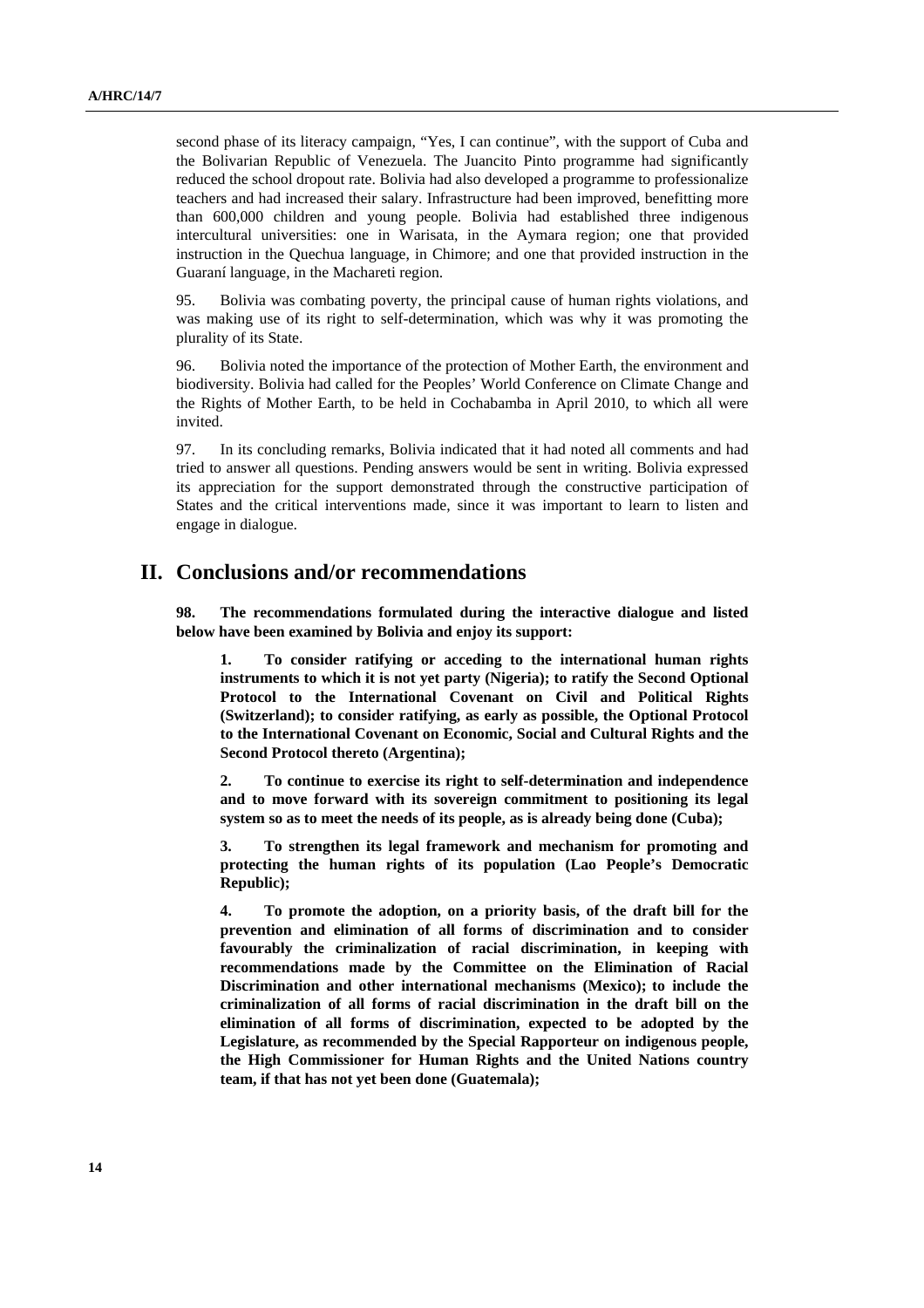**5. To strengthen the national mechanisms for the advancement of women so that a gender perspective is reflected, in a cross-cutting manner, as a priority issue in policies and sectoral programmes (Mexico);**

**6. To adopt, as early as possible, a comprehensive law against the trafficking in human beings and to adopt the measures necessary to prevent and combat that scourge (Argentina); and to conclude the development of a national strategy for combating the trafficking in persons and their illicit movement (Belarus);** 

**7. To promulgate, as soon as possible, the new integral law on the sale of children, sexual exploitation and trafficking, and to take concrete and immediate actions to strengthen the National Council against Human Trafficking (Poland);** 

**8. To continue to implement the policies aimed at guaranteeing the best interests of children and adolescents, and to consider the establishment of a children's ombudsman in that context (Bangladesh); to establish an office of the children's ombudsman (Poland);** 

**9. To consider the achievement of the human rights goals approved by**  resolution 9/12 of the Human Rights Council (Brazil)<sup>1</sup>;

**10. To strengthen efforts to ensure respect for fundamental human rights (Palestine);** 

**11. To expand its ongoing policies and programmes in order to consolidate the realization of a Bolivia that is plurinational and based on equality and social justice for all (Cuba);** 

**12. To initiate sectoral policies taking into account the needs of certain vulnerable groups (Algeria);** 

**13. To take effective measures and provide funds for the development of standards and policies to meet the needs of the most vulnerable groups in various areas, in particular education, health and housing (Islamic Republic of Iran);** 

**14. To devote special attention to protecting and promoting the rights of women and children in the processes of developing and implementing national policy (Belarus);** 

**15. To reinforce the policy of promoting children's rights and the implementation of the Guidelines for the Alternative Care of Children, according to Human Rights Council resolution 11/7 and General Assembly**   $resolution 64/142 (Brazil)<sup>2</sup>$ 

**16. To expeditiously adopt, implement and monitor policies and programmes aimed at combating the sale of children and sexual exploitation and trafficking (Slovakia);** 

**17. To embark on a clear road map for the swift implementation of the legislation and regulatory framework for the new Constitution so that it can** 

 $1$  The recommendation as read during the dialogue: to consider the achievement of the human rights goals approved by the Council (Brazil).<br><sup>2</sup> The recommendation as read during the dialogue: to reinforce the policy of promoting children's

rights and the implementation of the Guidelines for the Alternative Care of Children (Brazil).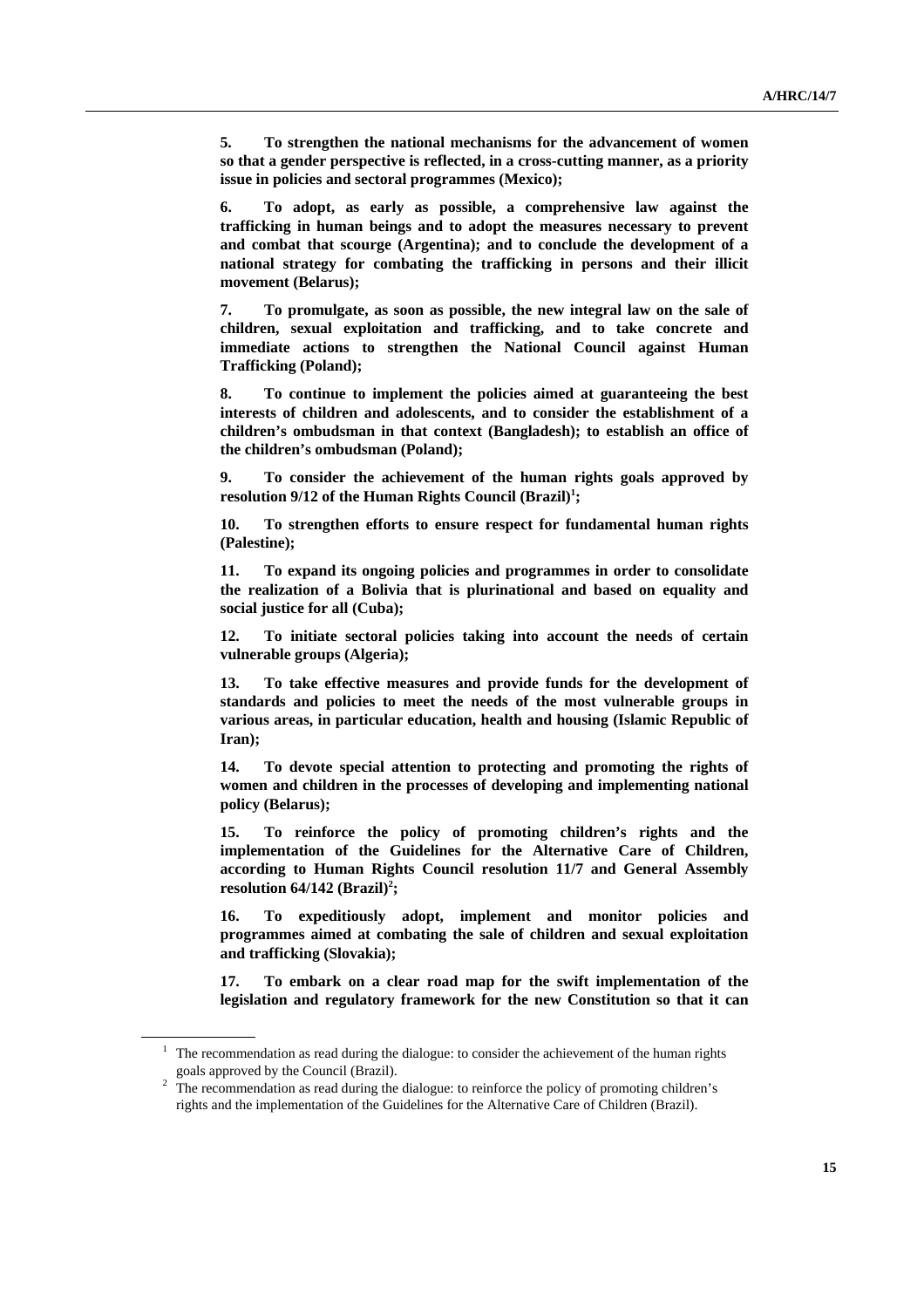**make progress with regard to economic, social and cultural rights and to achieve the Millennium Development Goal related to poverty reduction (Syrian Arab Republic);** 

**18. To continue to cooperate with the United Nations and other international organizations to strengthen human rights in Bolivia (Lao People's Democratic Republic);** 

**19. To extend a standing invitation to all special procedures (Brazil); to consent, as early as possible, to all outstanding requests by special procedures to visit Bolivia (Republic of Korea); to respond positively, as soon as possible, to unanswered requests for visits by special procedures rapporteurs (France);** 

**20. To strengthen the fight against discrimination and violence against women (Brazil); to repeal without delay all legislation that discriminates against women, including discriminatory provisions in its criminal and civil law (Netherlands);** 

**21. To continue efforts to eliminate discrimination against indigenous peoples (Azerbaijan);** 

**22. To continue its work to eliminate discrimination against women and children among indigenous peoples (Kyrgyzstan);** 

**23. To continue to move forward in implementing programmes and measures aimed at combating all forms of discrimination (Colombia);** 

**24. To continue to promote equal opportunities and to fight poverty (Angola);** 

**25. To continue efforts to ensure equal opportunities for girls and women in terms of education, access to employment, housing and working conditions (Egypt);** 

**26. To include sexual orientation and gender identity in all laws and initiatives combating discrimination and promoting equality, and to develop public education and sensitivity programmes and make them available, including to police, military, judicial, prison and other authorities (Netherlands);** 

**27. To amend domestic legislation, in keeping with its international commitments, to include the concept of torture (Argentina);** 

**28. To improve detention conditions in general, particularly for women and children (Italy); To take concrete measures to prevent prison overcrowding and enhance prison education and training in order to reintegrate inmates into society (Turkey); to intensify efforts to improve the situation in detention centres and prisons, with a special focus on ensuring the separation of juvenile convicts from adult inmates (Slovakia);** 

**29. To ensure that all children living in detention are accorded special protection, including the nutrition, health and educational services necessary for their proper development (Austria);** 

**30. To make greater efforts to protect children and women from all forms of abuse, in particular trafficking and domestic violence (Slovenia);** 

**31. To take specific measures to combat domestic violence against women and children (France); to take all measures necessary to eradicate gender violence, including the classification of femicide and its adequate penalization**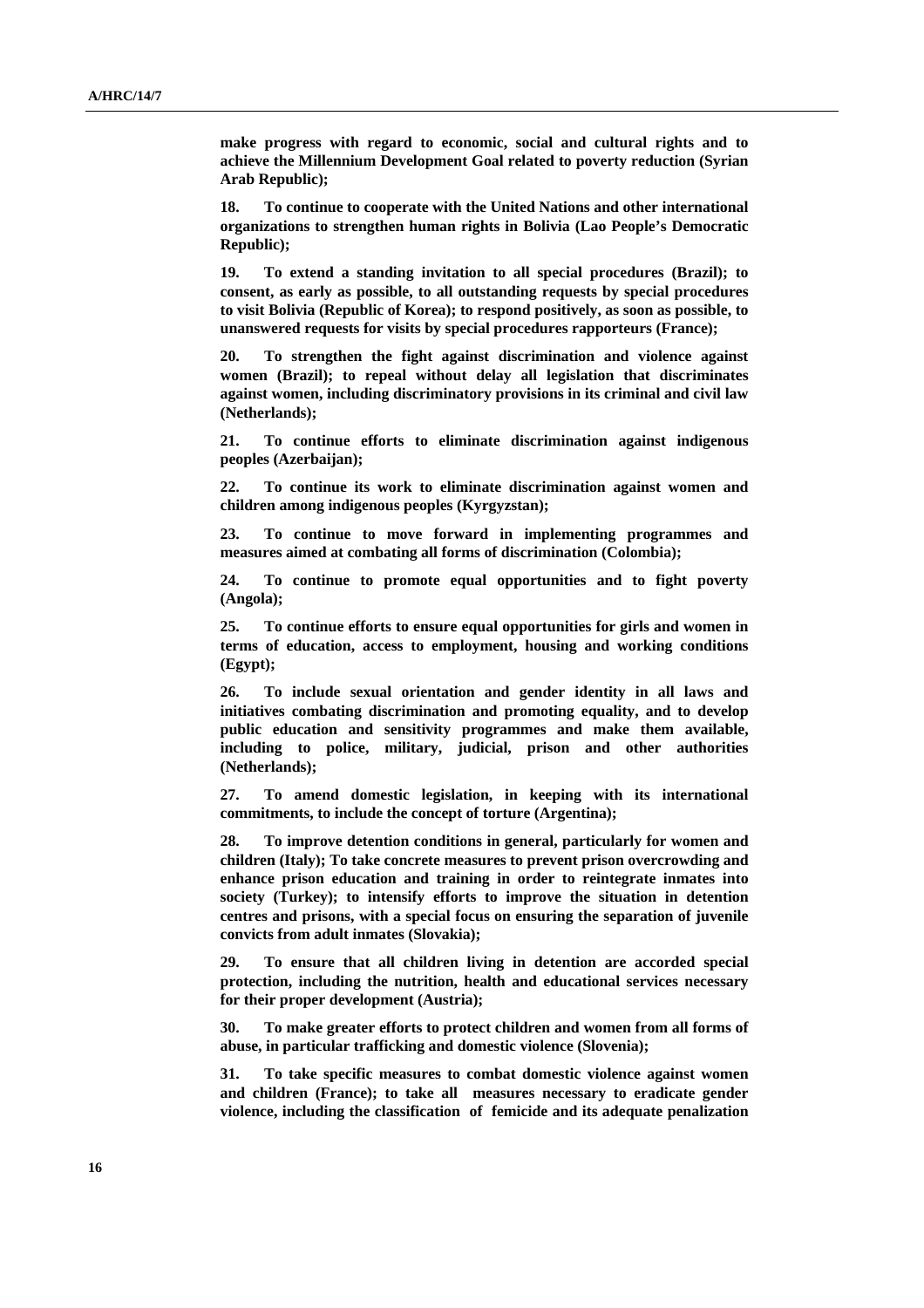**(Netherlands); to take further measures to put an end to violence against women (Azerbaijan);** 

**32. To create a unified data register on violence against women, as well as norms to address the murder of women, and to promulgate Framework Law 810 on Sexual and Reproductive Rights in the country (Spain); to establish a unified registry of cases of violence against women, and to intensify efforts to improve human rights for women (Norway);** 

**33. To incorporate into the new plans the need for a unified register of cases of violence against women, and to increase efforts to combat that scourge and impunity for those who commit such acts, and in particular to consider criminalizing the crime of femicide (Costa Rica);** 

**34. To continue to strengthen measures to eliminate all forms of servitude and forced labour, including with international cooperation and assistance, and social programmes aimed at reducing the vulnerability of the victims of that scourge (Mexico); to intensify efforts to eliminate the servitude and forced labour persisting in some parts of the country (Azerbaijan);** 

**35. To study the possibility of seeking technical assistance in the area of reintegration programmes for exploited children and regarding juvenile justice (Malaysia);** 

**36. To adopt specific measures to protect boys, girls and adolescents from all violence against them, to eradicate child labour, to combat the exploitation of boys, girls and adolescents and to prohibit all forms of corporal punishment (Costa Rica);** 

**37. To strengthen measures to abolish servitude and forced labour in the country, with the assistance of the International Labour Organization, and to seek technical assistance in the reintegration of programmes aimed at exploited children, juvenile justice and follow-up to the study on violence against children (Spain); to intensify efforts to combat the manifestation of servitude (Algeria);** 

**38. To continue to implement protection programmes for girls and boys, in particular to eliminate child labour (Chile); to take effective measures to protect children from exploitative forms of labour and work in hazardous areas (Germany); to urgently adopt and implement measures to address child labour, in particular its exploitative forms (Slovakia);** 

**39. To accelerate judicial reforms in order to ensure the independence and impartiality of the system and a corruption-free environment (Slovakia); to continue reforms to improve the judicial system (Turkey); to ensure that the judiciary system respects the principle of independence from the executive branch, as well as the rule of law (Slovenia); to guarantee the full independence of the judiciary system, in accordance with relevant international standards (France);** 

**40. To adopt the measures necessary to ensure the independence of the judicial branch from the executive branch in order to promote the rule of law and guarantee the proper functioning of the Constitutional Court and the Supreme Court (Italy); To delay no longer in appointing members of the highest judicial authorities and to ensure the impartiality of those members (Denmark); to end the paralysis of the Constitutional Tribunal by appointing new judges (Germany); to ensure that the draft electoral law under the new constitution and the process of appointments guarantee the independence of the judiciary (United Kingdom of Great Britain and Northern Ireland);**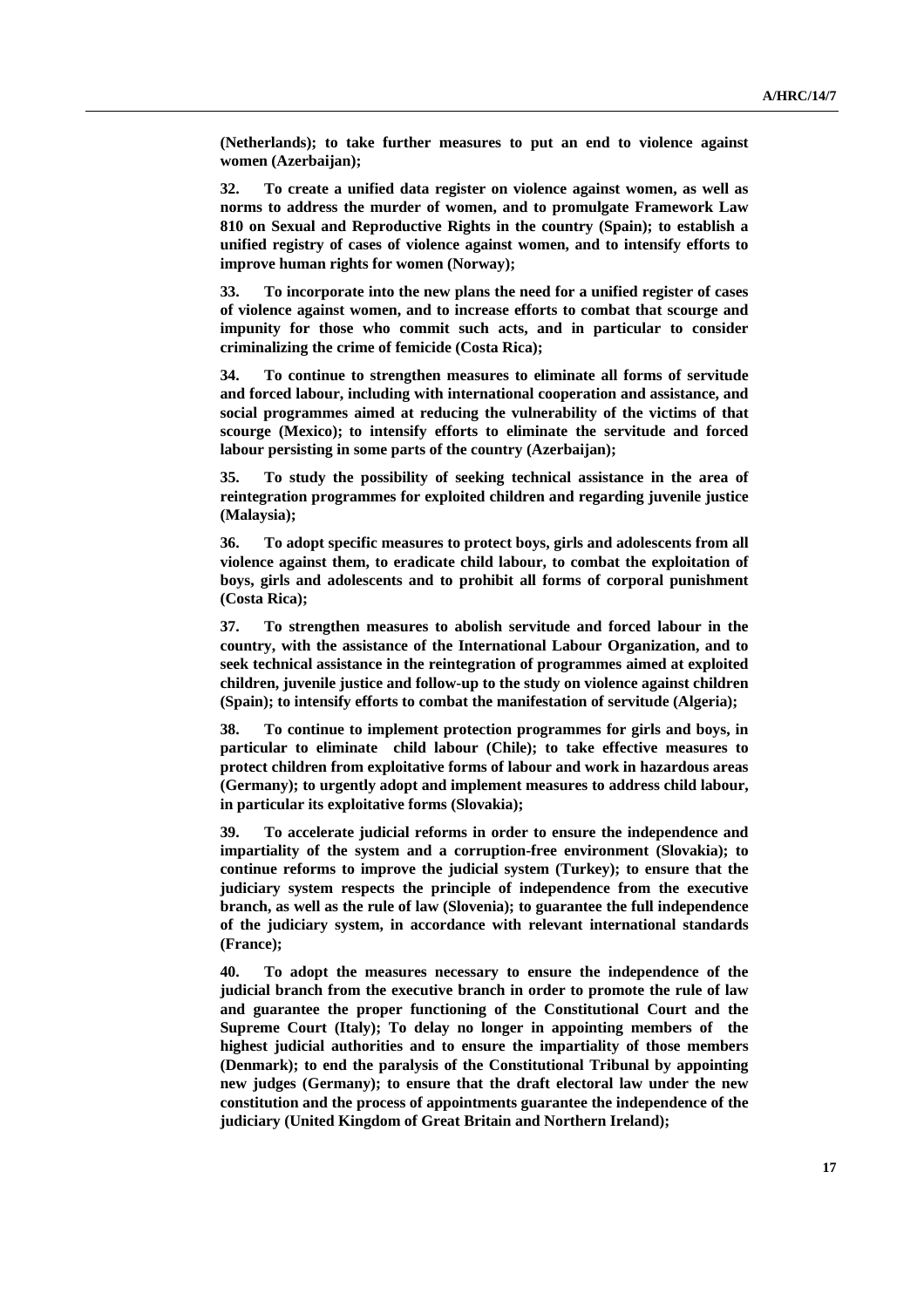**41. To consider more comprehensive measures that go beyond the 15 integrated justice services referred to in the national report (Denmark);** 

**42. To take measures to ensure that the Constitutional Court, which is provided for under the Constitution, becomes functional as soon as possible (Algeria); to promote judicial independence and strengthen the rule of law by ensuring that key institutions such as the Constitutional Tribunal and the Supreme Court operate in a free, fair and transparent manner and serve as an effective and independent check on the executive and legislative branches (United States of America);** 

**43. To designate members of the Supreme Court and the Constitutional Tribunal who are of proven technical ability and are independent of any external influence (Norway); to identify means by which the Supreme Court and the Constitutional Court can carry out their functions, especially through the designation of members of proven technical ability, moral probity and independence from external influence (Netherlands); to adopt legislation, fill vacancies and provide adequate resources to ensure that institutions such as the judiciary, which play a vital role in protecting and implementing human rights, are independent and effective (Canada);** 

**44. To promptly adopt effective measures to ensure that the judicial authorities are elected by direct universal suffrage, in order to guarantee the independence and impartiality of the judicial bodies, often represented by members of elite classes as a result of unsound management by previous Governments, which has caused impunity and delays in the area of justice (Nicaragua);** 

**45. To continue efforts to implement the provisions of the new Constitution in order to ensure that indigenous peoples fully enjoy their rights (Slovenia); to ensure that the implementation of indigenous systems of justice conforms to international human rights standards, including those set out in the Convention on the Elimination of All Forms of Discrimination against Women (Canada);** 

**46. To take the measures necessary to ensure that the traditional indigenous justice system complies with the provisions of the international human rights treaties that Bolivia has ratified (Netherlands); to ensure that the separation of ordinary and indigenous courts does not contribute to tensions among different communities, but rather promotes inclusion and social stability by, inter alia, bringing the jurisdiction into full conformity with the new Constitution (Austria); to ensure that all judgments and sentences handed down by indigenous courts respect international provisions and, in that regard, to establish an appeals system and an independent monitoring system (Switzerland);** 

**47. To take the measures necessary to make the ordinary justice system effective and independent of political pressures, devoting particular attention to the problem of violence against women (Switzerland);** 

**48. To debate thoroughly, in the Plurinational Legislative Assembly, the issue of the right of individuals to appeal in cases addressed by communal courts, before the law on jurisdiction delimitation is adopted and, in that context, to devote particular attention to the contradiction between article 28 of the Procedural Penal Code and article 192.1 of the new Constitution (Finland);**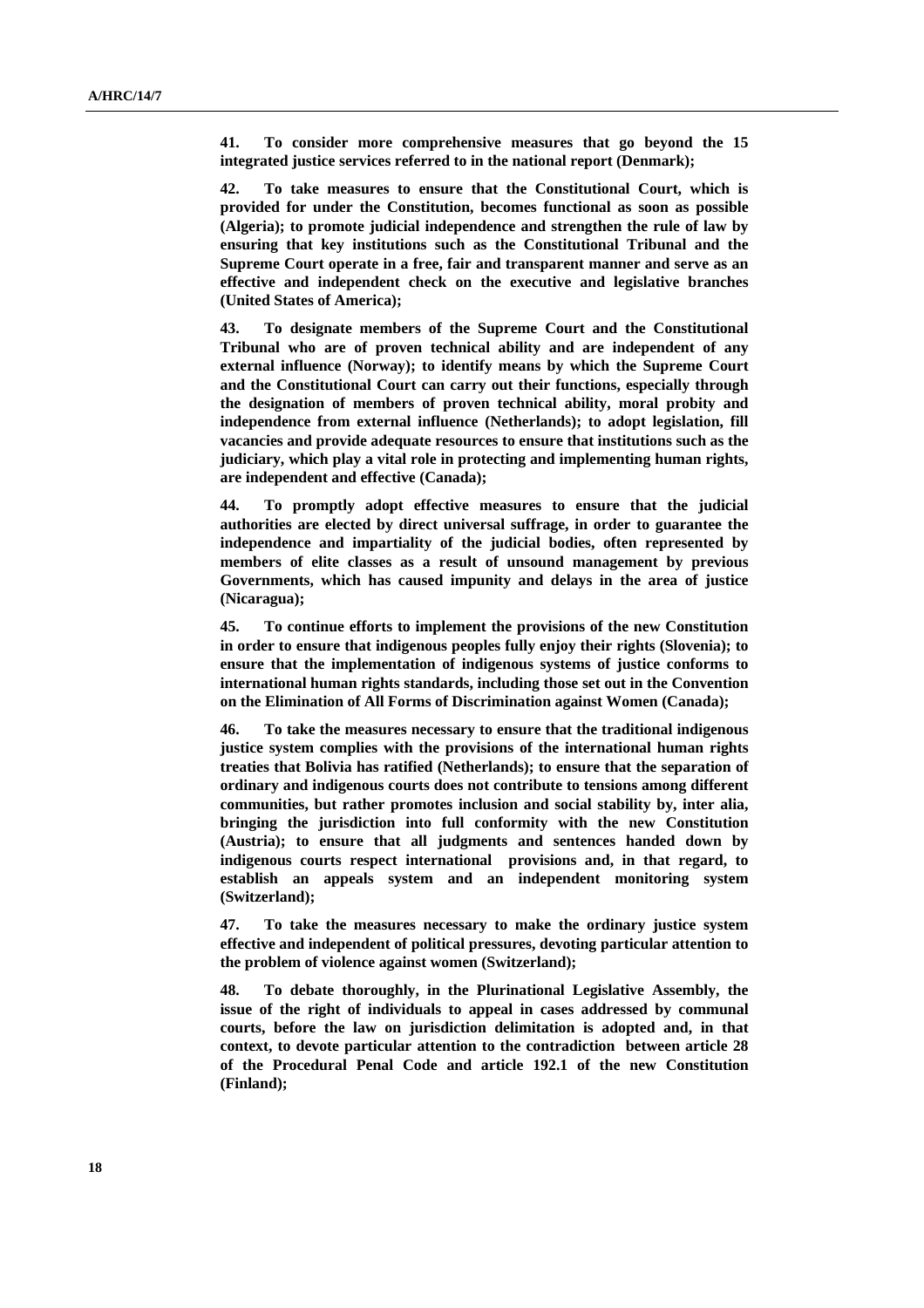**49. To take steps to reduce the use of pre-trial custody, to increase alternatives to imprisonment and to develop policies to protect the best interests of children with a parent in detention (Austria);** 

**50. To adopt the measures necessary to prevent cases of lynching, in particular through the strengthening of the police and justice sectors (Chile);** 

**51. To take further measures to bring to justice all perpetrators of abuse in order to eradicate impunity for those who commit human rights violations (Sweden); to expedite impartial investigations into the violent incidents in Santa Cruz and Pando with a view to identifying those responsible and bringing them to justice in a fair trial before an independent court (Austria); to conclude a thorough and impartial judicial investigation into the acts of violence in Pando (United Kingdom);** 

**52. To thoroughly investigate complaints filed by journalists and to promote good relations with and among media institutions (Norway); to take measures to protect journalists from acts of violence and intimidation (Germany);** 

**53. To more effectively enforce the criminal penalties for official corruption (United States of America);** 

**54. To consider making further efforts to train law enforcement officials, judges and police officers in the area of human rights (Egypt);** 

**55. To fully guarantee freedom of expression, ensuring that regulation in respect of the mass media is carried out in accordance with international human rights instruments (Chile); to robustly support and uphold the universal principle of freedom of expression, recognizing that such freedom is essential to a fully functioning democracy (United States of America); to contribute to an atmosphere supportive of independent and diverse media, including by encouraging all actors, including public officeholders and political actors, to condemn any attempt to intimidate the media and by fully investigating all**  complaints of media harassment and prosecuting those responsible (Canada)<sup>3</sup>;

**56. To develop the new media legislation on the basis of broad consultation with all stakeholders, and to ensure full respect for international standards on human rights (Slovenia);** 

**57. To approve, as soon as possible, the draft law against assault and genderbased political violence (United Kingdom);** 

**58. To continue to promote the democratization of mass media through the promotion of bilingualism and the use of media in rural areas (Lebanon);** 

**59. To study the possibility of formulating national policy on short-, medium- and long-term employment (Malaysia);** 

**60. To continue to implement its macro-economic and structural policy in such a way as to ensure the enjoyment of human rights, and to achieve dignified living conditions for the entire population of Bolivia (Russian Federation);** 

 $3\text{ }$  The recommendation as read during the dialogue: to contribute to an atmosphere supportive of independent and diverse media, including by encouraging all public office-holders and political actors to refrain from attempts to intimidate the media (Canada).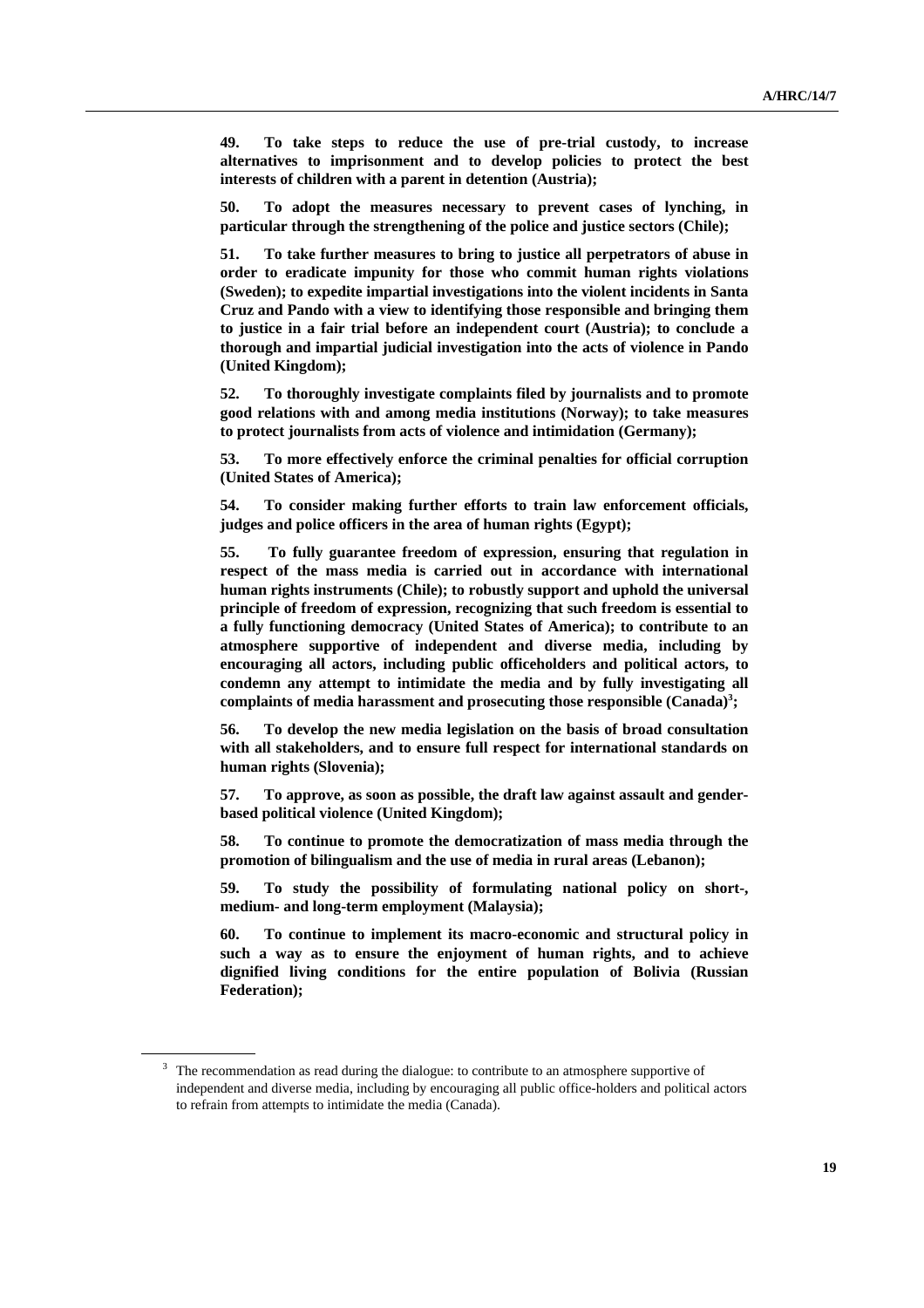**61. To continue to provide technical and financial assistance for the development of agricultural production in the context of the enjoyment of the right to decent food, in particular with support for medium-sized and small enterprises (Russia Federation);** 

**62. To continue to fight poverty with the support and cooperation of the international community (Bangladesh); to intensify programmes to combat poverty with the assistance of the international community, as needed (Algeria); to strengthen measures to reduce poverty (Azerbaijan); to continue efforts to eliminate poverty (Kyrgyzstan);** 

**63. To strengthen efforts to eradicate extreme poverty through the amendment of its macro-economic and structural policies (Islamic Republic of Iran);** 

**64. To share experiences in the implementation of the Zero Malnutrition Programme and the Juana Azurduy voucher programme, which has reduced the maternal mortality and child malnutrition rates (Bangladesh);** 

**65. To continue efforts aimed at the broader and more just redistribution of national wealth (Algeria); to adopt the measures necessary to ensure that its social programmes reach the most vulnerable groups of society (Panama);** 

**66. To continue active cooperation with international organizations on the provision of technical assistance to support people with disabilities (Kyrgyzstan);** 

**67. To continue to implement programmes for the protection of women's rights, in particular pregnant women, with a view to significantly reducing the maternal and infant mortality rates and the malnutrition rate (Chile); to continue to implement measures to reduce maternal mortality (Turkey);** 

**68. To continue its reforms to improve the level and the quality of social protection, education and health (Belarus);** 

**69. To take further efforts to ensure that all women enjoy their right to sexual and reproductive health, and to increase access to health services, particularly in rural areas, in order to reduce the incidence of maternal mortality, especially among young, rural and indigenous women (Sweden); to continue to promote the implementation of the pilot project aimed at vaccination against cervical cancer (Colombia);** 

**70. To continue to make efforts to sustainably increase coverage and benefits under the Bono Juana Azurduy voucher system with a view to reducing levels of maternal and infant mortality and chronic malnutrition among children under the age of 2 (Colombia);** 

**71. To explore possibilities for further cooperation at the regional and international levels with relevant stakeholders with a view to achieving the Millennium Development Goals related to poverty eradication, nutrition, water and sanitation and environmental sustainability (Malaysia); to seek development assistance from development partners and United Nations specialized agencies in order to find solutions to identified challenges hampering the enjoyment of human rights and the achievement of the Millennium Development Goals (Nigeria); to continue efforts to ensure the implementation of the Millennium Development Goals, in particular by ensuring universal primary education and combating illiteracy, which would guarantee that the population enjoys its social and economic rights (Lebanon);**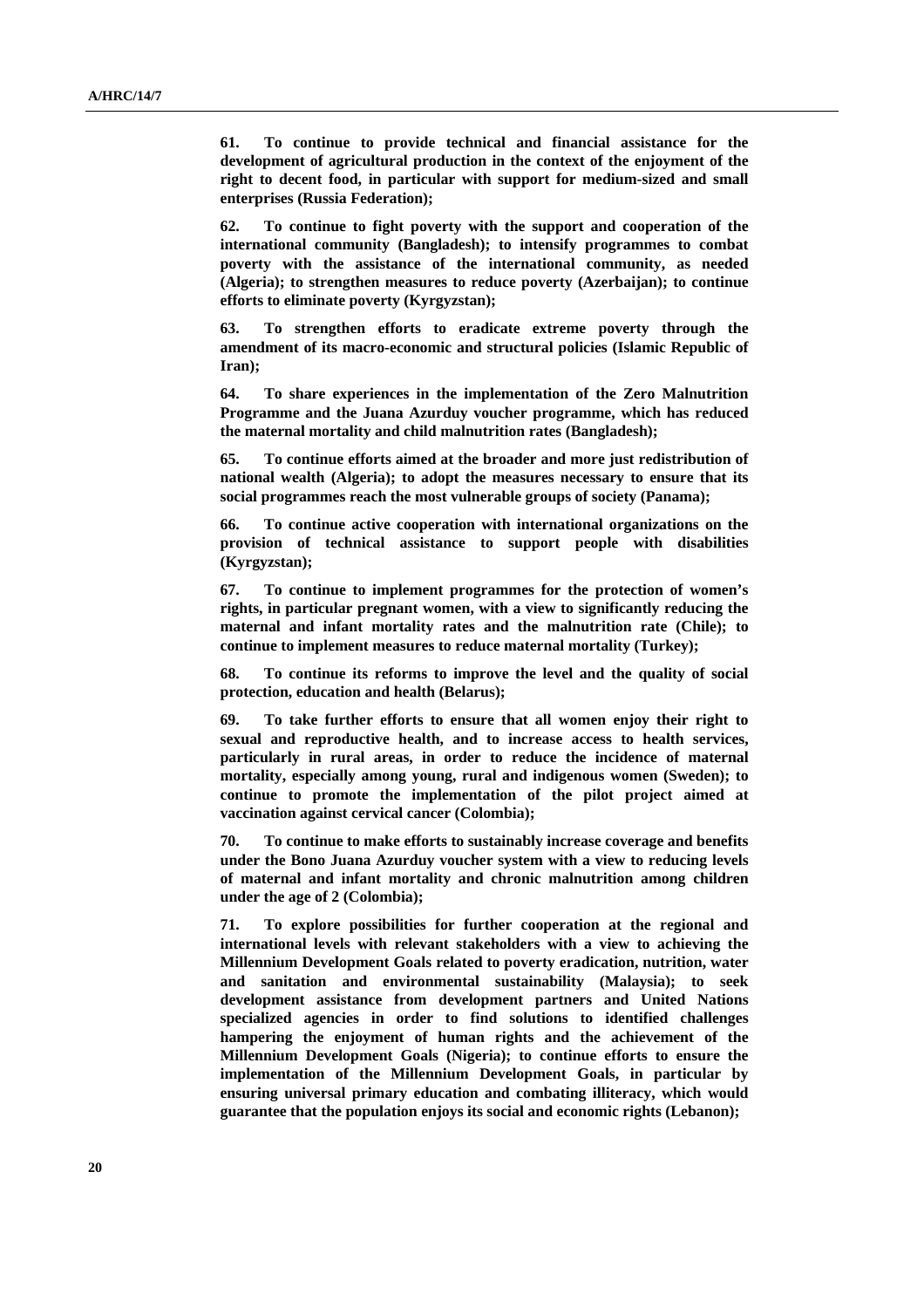**72. To develop a national strategy for human rights education in the school system, in accordance with the Plan of Action of the World Programme for Human Rights Education, with the full participation of all stakeholders (Italy);** 

**73. To consolidate the progress made within the framework of literacy programmes (Algeria);** 

**74. To continue to strengthen the rights of indigenous peoples, placing priority on the adoption of a law to prevent and eliminate all forms of discrimination and criminalizing such offences (Bolivarian Republic of Venezuela); to intensify measures to ensure that indigenous peoples' rights are respected at the community level (Norway);** 

**75. To continue efforts to ensure a life of dignity for members of indigenous communities (Pakistan);** 

**76. To continue to consolidate the rights of indigenous peoples both in practice and within its legal framework, thereby guaranteeing their participation and consultation (Bolivarian Republic of Venezuela);** 

**77. To continue to effectively address the precarious situation of the Guaraní indigenous peoples (Germany);** 

**78. To consider intensifying its efforts to eliminate discrimination against migrants (Egypt).** 

**99. Bolivia considers that recommendations Nos. 1, 2, 3, 4, 5, 6, 8, 9, 10, 11, 12, 13, 14, 17, 18, 19, 20, 21, 22, 23, 24, 25, 27, 29, 31, 32, 34, 37, 38, 39, 40, 42, 43, 44, 45, 46, 47, 48, 49, 51, 52, 53, 54, 55, 56, 57, 58, 59, 60, 61, 62, 63, 65, 66, 67, 68, 69, 70, 71, 72, 73, 74, 75, 76, 77 and 78, set out in paragraph 98 above, are either already implemented or in the process of implementation.** 

**100. The following recommendation did not enjoy the support of Bolivia:**

**Continue to support media initiatives on self-regulation, including the newly established Tribunal deEtica for print journalists (United Kingdom).** 

**The country offered the following comments:**

**The Government of Bolivia recognizes, in terms of norms and practice, the right to freedom of expression, opinion and information. In addition, it supports the creation of organizations and the self-regulation of employees of the media, which are participatory and inclusive. However, it cannot support a tribunal of ethics if it comprises only entrepreneurs and does not include all media employees. It is for that reason that we are obliged to reject this recommendation. Accordingly, we shall continue to support all initiatives that support the building of a democratic and inclusive society.** 

**101. All conclusions and/or recommendations set out in the present report reflect the position of the submitting State(s) and/or the State under review. They should not be construed as endorsed by the Working Group as a whole.** 

### **III. Voluntary pledges and commitments**

102. In addition to other commitments already made and reflected in section A above, Bolivia announced the following short-term voluntary commitments:

• To submit all due reports to treaty monitoring bodies;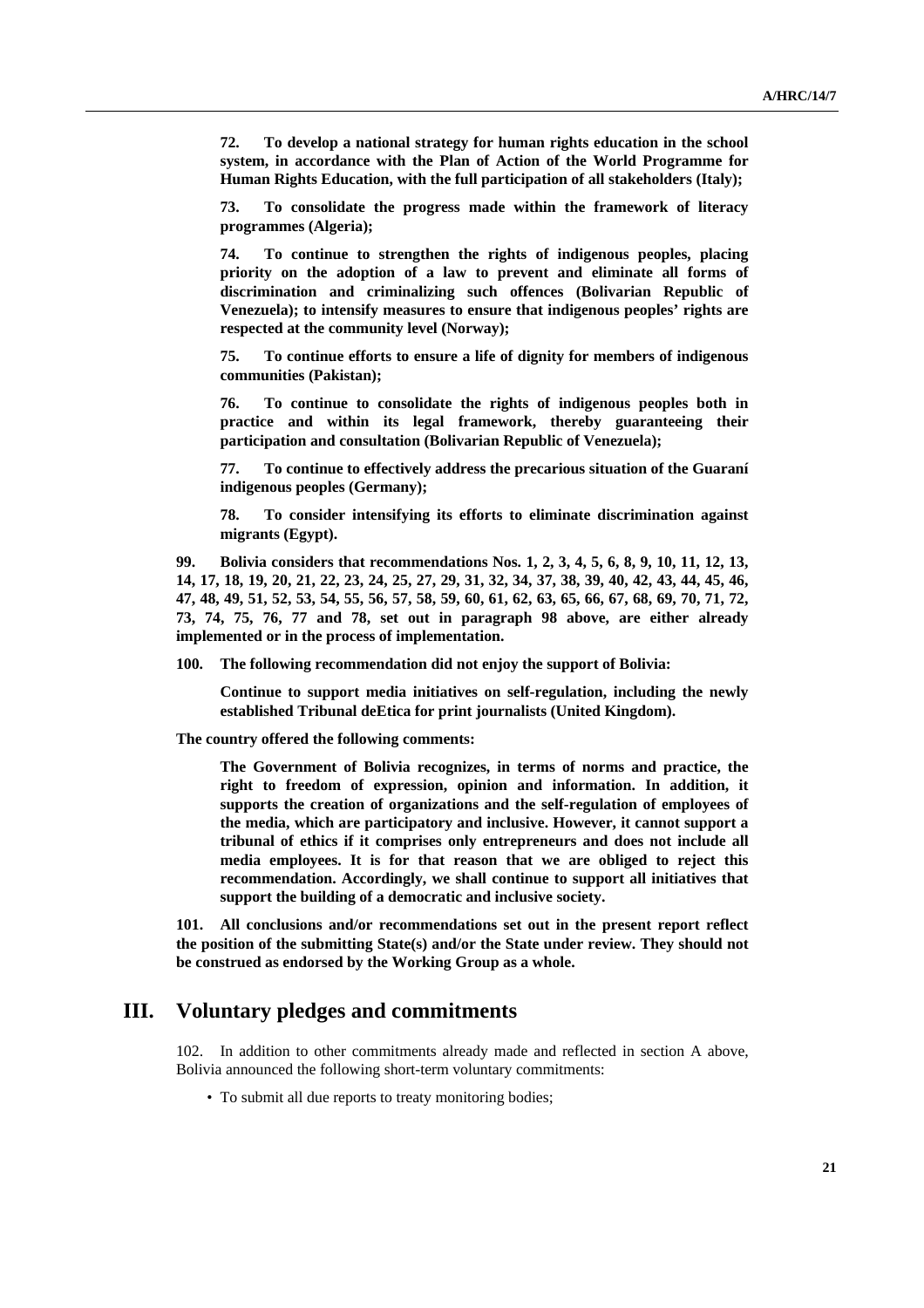- To ensure the development, by the National Human Rights Council, of a plan to follow up on the recommendations made by international human rights mechanisms, including those resulting from the universal periodic review;
- To renew the mandate of OHCHR in Bolivia;
- To encourage the early adoption of the Law on the Prevention and Elimination of All Forms of Racial Discrimination;
- To encourage the early adoption of the Law on Combating Corruption, Embezzlement and Illegal Enrichment;
- To elect a new head for the Office of the Ombudsman;
- To reform, in accordance with the Constitution, the institutions of the Judicial Organ;
- To continue to implement the National Human Rights Action Plan;
- To facilitate access to files relating to human rights violations committed during the dictatorship;
- To continue Bolivia's efforts to extradite all persons charged with human rights violations and crimes against humanity.